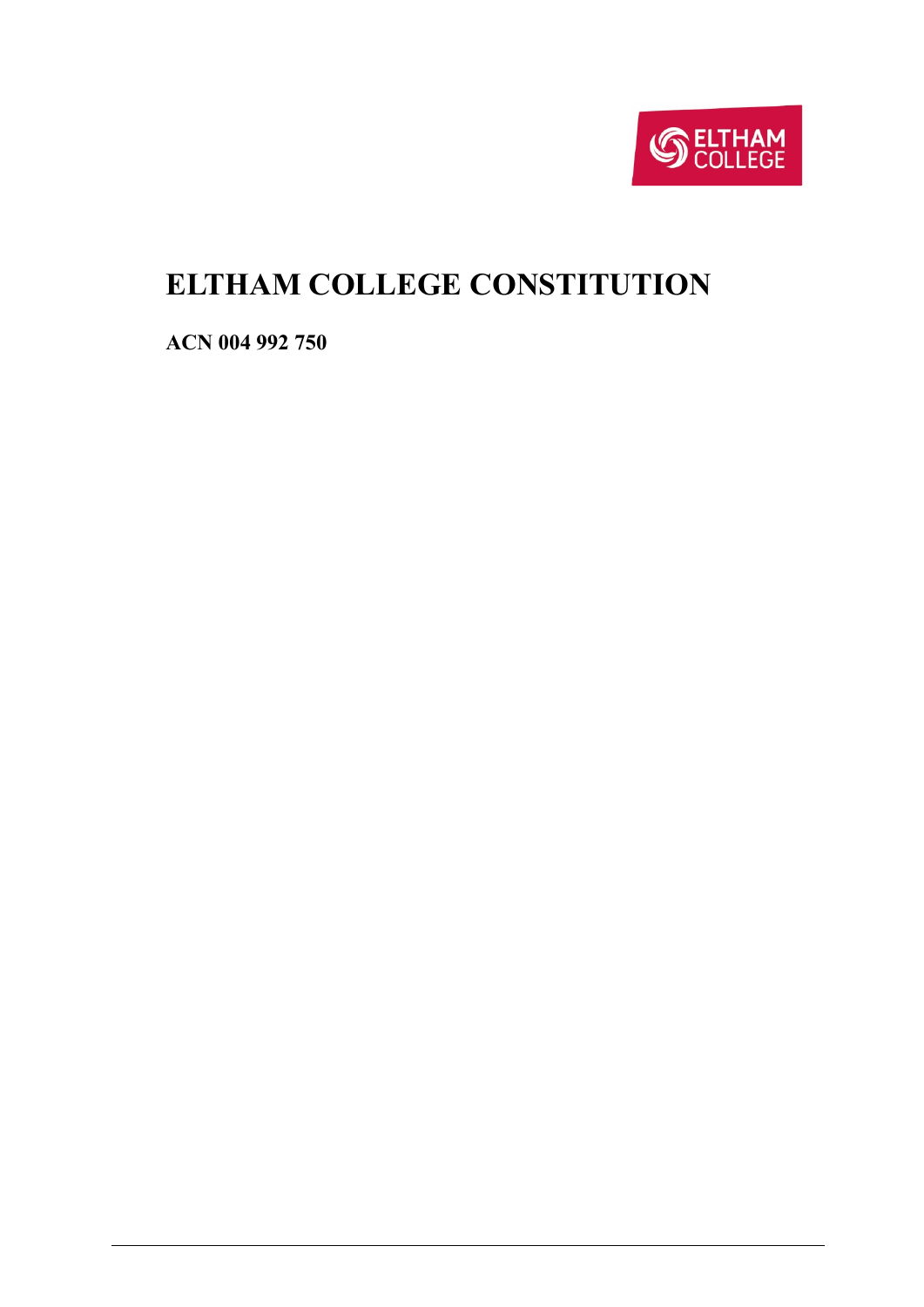# **1. Definitions and interpretation**

In this Constitution the following words have the following meanings unless the contrary intention appears:

**ACNC Act** means the *Australian Charities and Not-for-profits Commission Act 2012* (Cth) as modified or amended from time to time and includes any regulations made under that Act and any exemption or modification to that Act applying to the College;

**Appointed Director** means each of the Directors appointed by the Board of Directors pursuant to clause [7.2\(c\)\(ii\),](#page-7-0) and **Appointed Directors** means a reference to all of them jointly;

**Board of Directors** means the whole or any number (not being less than a quorum) of the Directors acting at a duly convened meeting of the Directors;

**Business Manager** means the person appointed as the Business Manager of the College pursuant to clause [13;](#page-17-0)

**Chair** means the chairperson as duly elected from time to time;

**Chair of the Board of Directors** means the person appointed as Chair of the Board of Directors pursuant to clause  $7.10(a)$ ;

**College** means Eltham College ACN 004 992 750;

**Constitution** means the Constitution for the time being of the College;

**Director** means any director of the College and includes any person occupying the position of a director;

**Elected Director** means each of the Directors elected to office by virtue of an election held at a general meeting referred to in claus[e 7.2\(c\)\(i\),](#page-7-1) and **Elected Directors** means a reference to all of them jointly;

**Financial Year** has the same meaning as in section 9 of the Law;

**Founder** means Mr Leslie Edward Clarke A M, architect and founder of the College;

**Law** means the *Corporations Act 2001* as amended, modified or re-enacted from time to time;

Life Member has the meaning given to that term in clause [4.2\(b\);](#page-4-0)

Life Governor has the meaning given to that term in clause [4.2\(c\);](#page-4-1)

**Member** means a person who has been admitted to membership of the College by the Board of Directors in accordance with the procedure set down in clause [4.1](#page-4-2) and whose Subscription in respect of any year is paid at or prior to the annual general meeting held in that year, and includes Ordinary Member and Life Member;

**Ordinary Member** has the meaning given to that term in clause [4.2\(a\);](#page-4-3)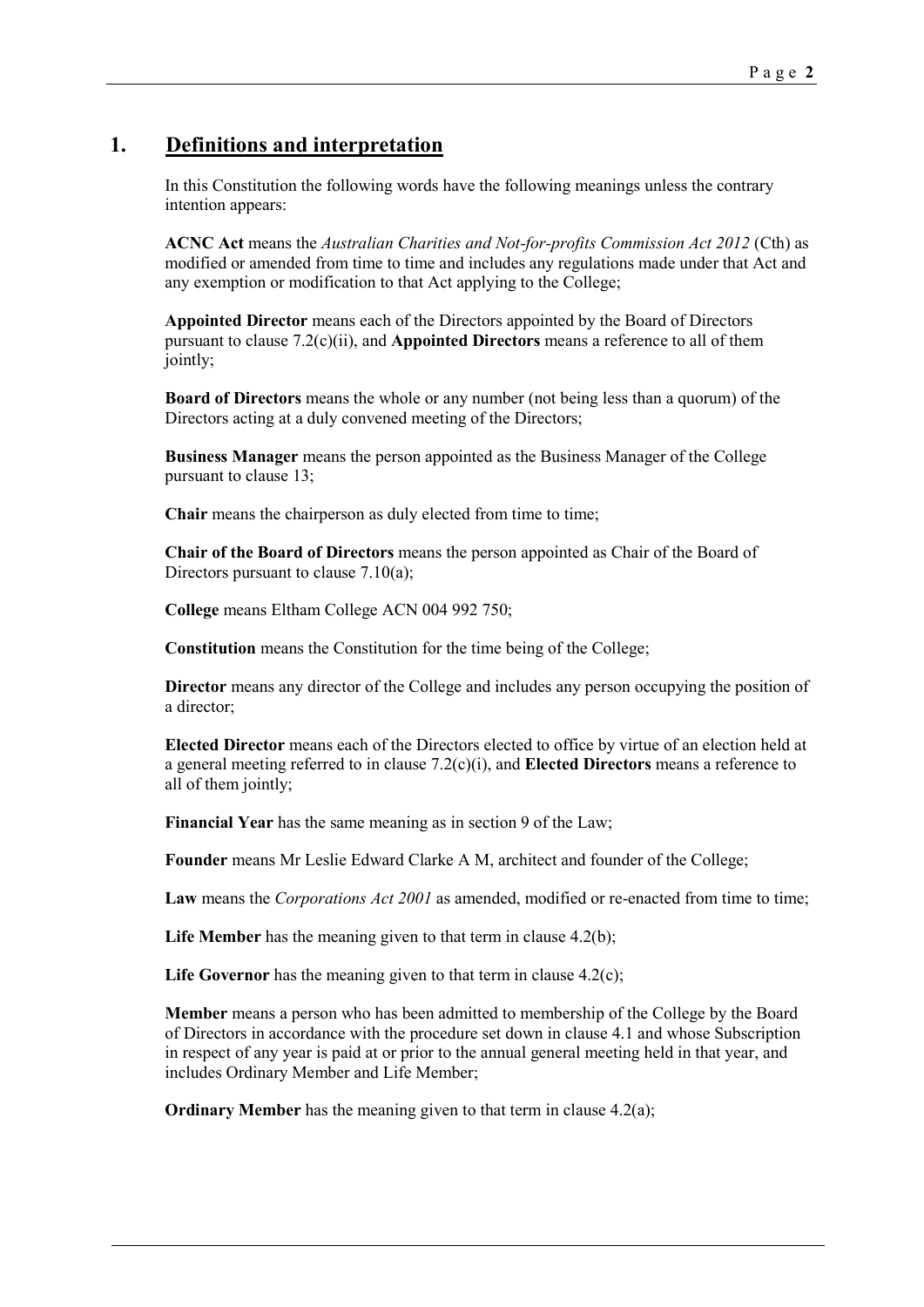#### **Officer** means:

- (a) a Director of the College, whether past, present or future by whatever name called and whether or not validly appointed to occupy or duly authorised to act in such a position; and
- (b) any person who by virtue of any applicable legislation or law is deemed to be a Director or officer of the College, including without limitation, the people defined as an officer of a company by section 241(4) of the Law;

**Principal** means that person appointed as the Principal of the College for the time being pursuant to clause [11;](#page-17-1)

**Register** means the register or registers of Members of the College kept pursuant to the Law;

**Registered Address** means the address appearing in the Register;

**Registered Office** means the registered office for the time being of the College;

**Representative** means a representative appointed by a Member to represent the Member in any or all of his or her dealings with the College;

**Seal** means the common seal of the College;

**Secretary** means any person, however named, appointed to perform the duties of Company Secretary of the College and includes the acting Company Secretary or any substitute for the time being;

**School** means the school established and operated in accordance with the objects of the College;

**Standing Committees** means the Executive Committee, the Risk Committee and the Finance Committee.

**Sub-Committees** means the sub-committees of the Board of Directors from time to time;

**Subscription** means the amount or amounts payable by a Member;

**Transitional Director** means each of the Directors in office at the time of the adoption of this Constitution, and **Transitional Directors** means a reference to all of them jointly;

**Vice Chair of the Board of Directors** means a person appointed as Vice Chair of the Board of Directors pursuant to clause [7.10\(b\);](#page-10-1)

**Writing** includes typewriting, printing, lithography, photography and other physical, magnetic or electronic modes of representing or reproducing words in the visible form and **written** has a corresponding meaning;

Words or expressions contained in this Constitution will be interpreted in accordance with the provisions of the Law, words importing a gender include any gender and words importing the singular include the plural and vice versa;

Reference to a person includes any other entity recognised by law and vice versa; and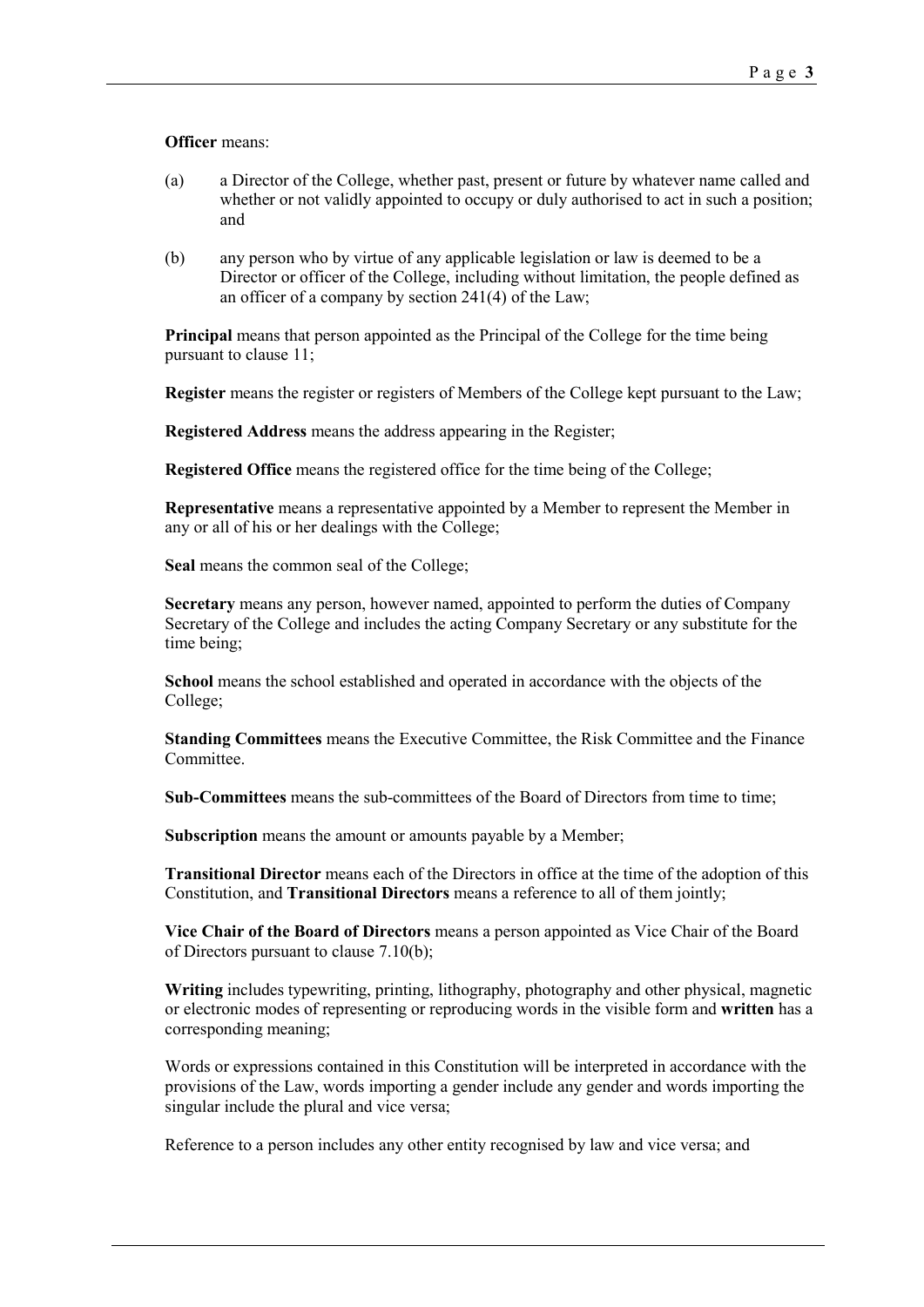The Replaceable Rules provided in the Law will not apply to this College except so far as they are repeated or contained in this Constitution. Otherwise this Constitution will change in accordance with changes of the Law.

# <span id="page-3-1"></span>**2. Objects**

- 2.1 The College is established for the following primary objects:
	- (a) To establish, operate and maintain one or more co-education schools.
	- (b) To establish, operate and maintain a pre-school.
- 2.2 The College may undertake the following secondary objects provided that their operation may not adversely impact a primary object.
	- (a) To operate child minding and other children's services.
	- (b) To operate adult education programs, out of school hours programs, and other educational and training services including distance and on line learning.
	- (c) To form commercial or strategic alliances in pursuit of these objects.
	- (d) To establish, operate and maintain funds for carrying out the objects of the College, approved by the Australian Taxation Office as deductible gift recipients, which will allow donors to obtain tax deductibility of their donations to such funds.
	- (e) To establish, operate and promote any trusts which may seem directly or indirectly conducive to any of the objects of the College.
	- (f) To do such other things as may assist the College in the pursuit of its objects, provided that the College may or may not pursue these secondary objects.

### <span id="page-3-2"></span>**3. Income and property**

### **3.1 To be applied solely towards promotion of objects**

Subject to clause [3.2,](#page-3-0) the income and property of the College however derived, will be applied solely towards the promotion of the objects of the College as set out in clause [2,](#page-3-1) and no portion of that income or property will be paid or transferred, directly or indirectly by way of dividend, bonus or otherwise, to the Members of the College.

### <span id="page-3-0"></span>**3.2 Payment of remuneration**

- (a) The College may, in good faith, pay remuneration to any officers of the College or to any Member of the College in return for any services actually rendered to the College or for goods supplied in the ordinary course of business and may pay interest at a rate not exceeding the rate for the time being fixed for the purpose of this clause by the Constitution on money borrowed from any Members of the College or reasonable and proper rent for premises demised or let by any Member to the College.
- (b) A Director of the College may be appointed to any salaried office of the College, and paid any remuneration or other benefit in money or money's worth including repayment of out-of-pocket expenses and interest at the rate referred to in clause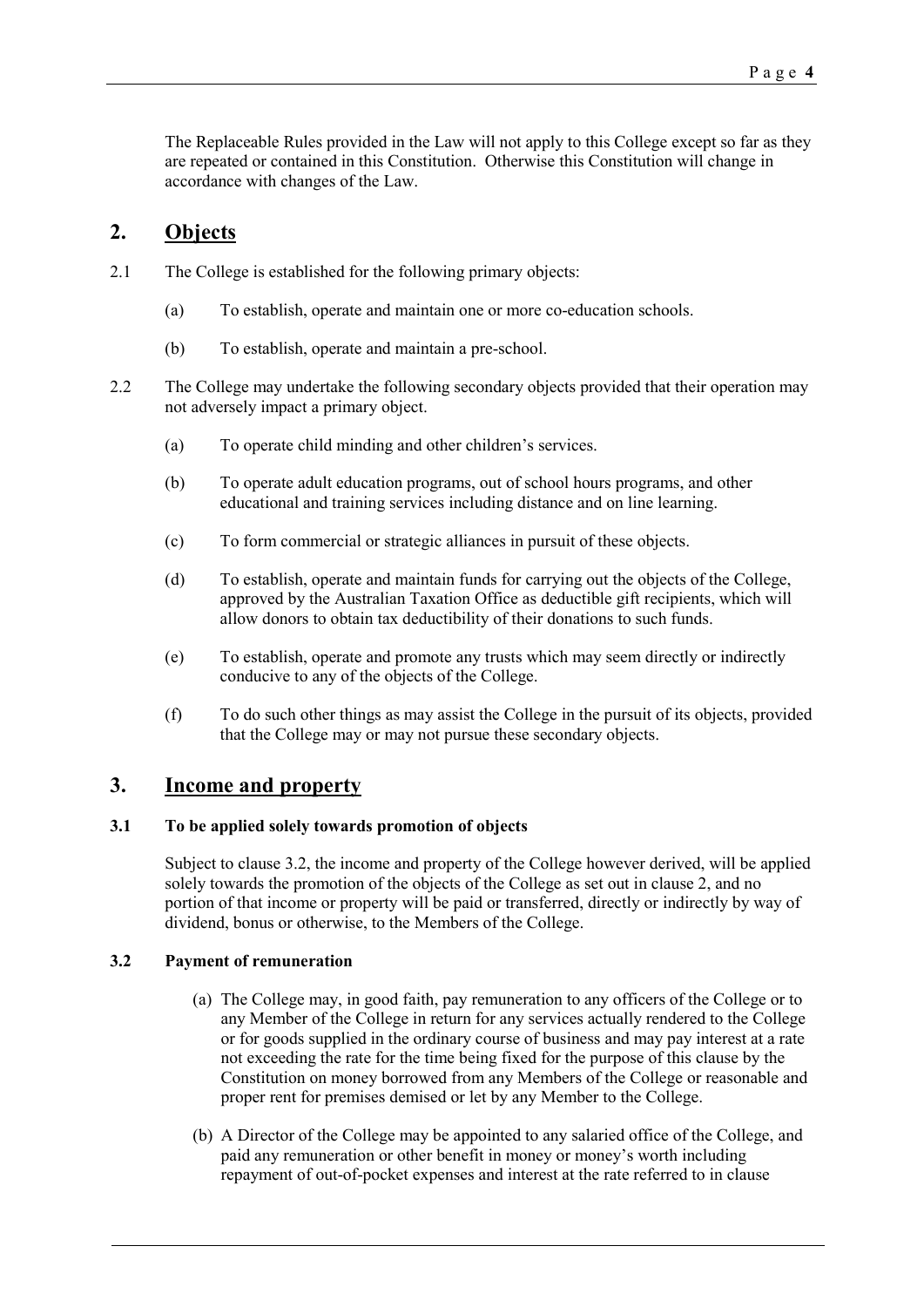[3.2\(a\)](#page-3-0) on money lent or reasonable and proper rent for premises demised or let to the College.

### <span id="page-4-4"></span>**4. Membership**

### <span id="page-4-2"></span>**4.1 Procedure for membership**

- (a) Any person who applies to be and who is elected as a Member as provided in this clause [4.1](#page-4-2) will be a Member of the College and no person will be entitled to be admitted as a Member of the College except in pursuance of this claus[e 4.1.](#page-4-2)
- (b) An application for membership of the College must be made on a form provided by the Board of Directors for that purpose, must set out the full name, address and occupation of the applicant, and such other information as the Board of Directors may reasonably require, and must be signed by the applicant.
- (c) As soon as practicable after receipt of an application for membership, the application will be considered by the Board of Directors at their meeting, who will determine the admission or rejection of the applicant and a record will be kept by the Secretary of the names of the members present and voting at each such meeting.
- (d) The Board of Directors may in its absolute discretion admit or refuse any application for membership and in no case will it be required to give any reason for the rejection of an applicant.
- (e) A Member on payment of his or her initial Subscription will be deemed to have submitted himself or herself to this Constitution and subject to this Constitution, will be entitled to the advantages of the type of membership of the College to which he or she is elected. Subscriptions must be paid annually and a Member whose Subscription is in arrears will not be entitled to vote at any meeting of the College.

### **4.2 Types of Members**

The College will consist of the following types of Members which the Board of Directors will have the power to elect to membership as the Board of Directors may from time to time deem advisable:

- <span id="page-4-3"></span>(a) ordinary members who having paid such initial Subscription as the Board of Directors may determine from time to time to the College and having applied for membership within 3 months after such payment is admitted to membership of the College by the Board of Directors.
- <span id="page-4-0"></span>(b) Life members each being a person who in the opinion of the Board of Directors has rendered outstanding service or substantial service over a long period to the College and who agrees to become a life member of the College.
- <span id="page-4-1"></span>(c) Life governors each being a person who in the opinion of the Board of Directors has rendered outstanding governance over a long period to the College and who agrees to become a life governor.

#### **4.3 Register of Members**

A Register of Members must be kept by the Secretary, showing in respect of each Member, his or her name, address and date of admission to the College.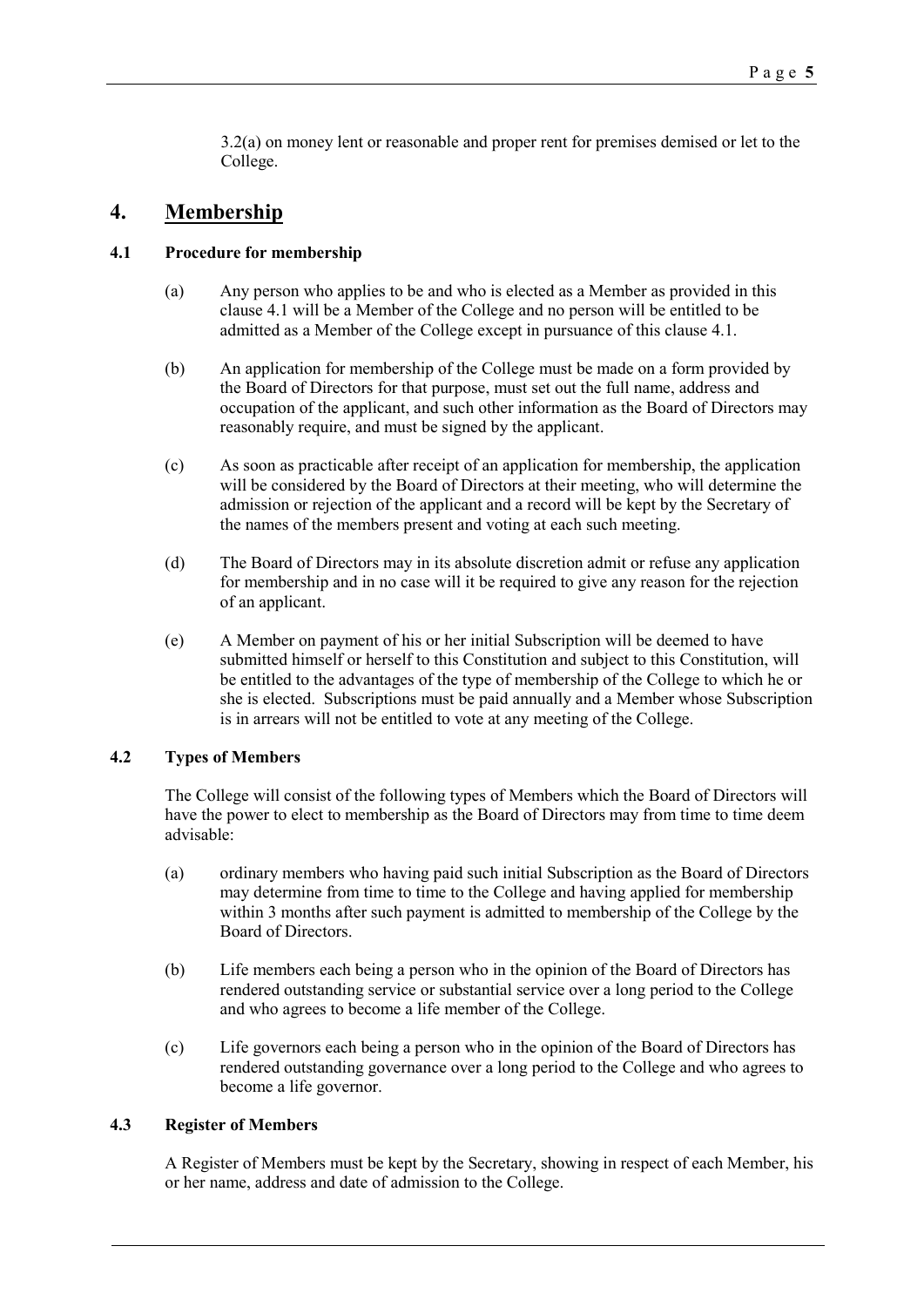### <span id="page-5-3"></span>**5. Cessation or suspension of membership**

### **5.1 Resignation**

A Member may at any time by giving notice in writing to the Secretary resign his or her membership of the College.

### **5.2 Cessation of membership**

- (a) A person will cease to be a Member:
	- (i) on tendering his or her written resignation from membership;
	- (ii) on his or her death;
	- (iii) in the case of an Ordinary Member, upon his or her annual Subscription being in arrears for a period exceeding 2 months; and
	- (iv) if at a general meeting of the College a motion to that effect is passed by a special resolution.

### <span id="page-5-2"></span><span id="page-5-1"></span>**5.3 Suspension and expulsion**

- (a) Subject to clause [5.3\(b\),](#page-5-0) the Board of Directors by resolution may suspend or expel any Member from the College if the Member:
	- (i) refuses or neglects to comply with the provisions of the Constitution of the College; or
	- (ii) is guilty of any conduct which in the opinion of the Board of Directors is unbecoming of a Member or prejudicial to the interest of the College,

upon which, notice of such resolution will be given to the person so qualified and such person will be deemed to have ceased being a Member of the College as from the date of such resolution and notwithstanding any other clause of this Constitution the Board of Directors may in its absolute discretion reject any later application by any person so removed from the Register of Members without being bound to give reasons or may admit such people on such terms and conditions as it may in its absolute discretion think fit.

<span id="page-5-0"></span>(b) The Member must be given notice of the meeting of the Board of Directors referred to in clause [5.3\(a\)](#page-5-1) and of what is alleged against him or her and of the intended resolution at least one week before the meeting of the Board of Directors at which such a resolution is to be considered. At the meeting and before the passing of the resolution the Member may give orally or in writing any explanation or defence he or she may think fit. Further, the Member may by notice in writing lodge with the Secretary at least 24 hours before the time for holding the meeting at which the resolution is to be considered, elect to have the question dealt with by the College in an arbitration with an arbitrator being approved by the President of the Law Institute of Victoria. Each party shall bear their own costs in relation to the arbitration.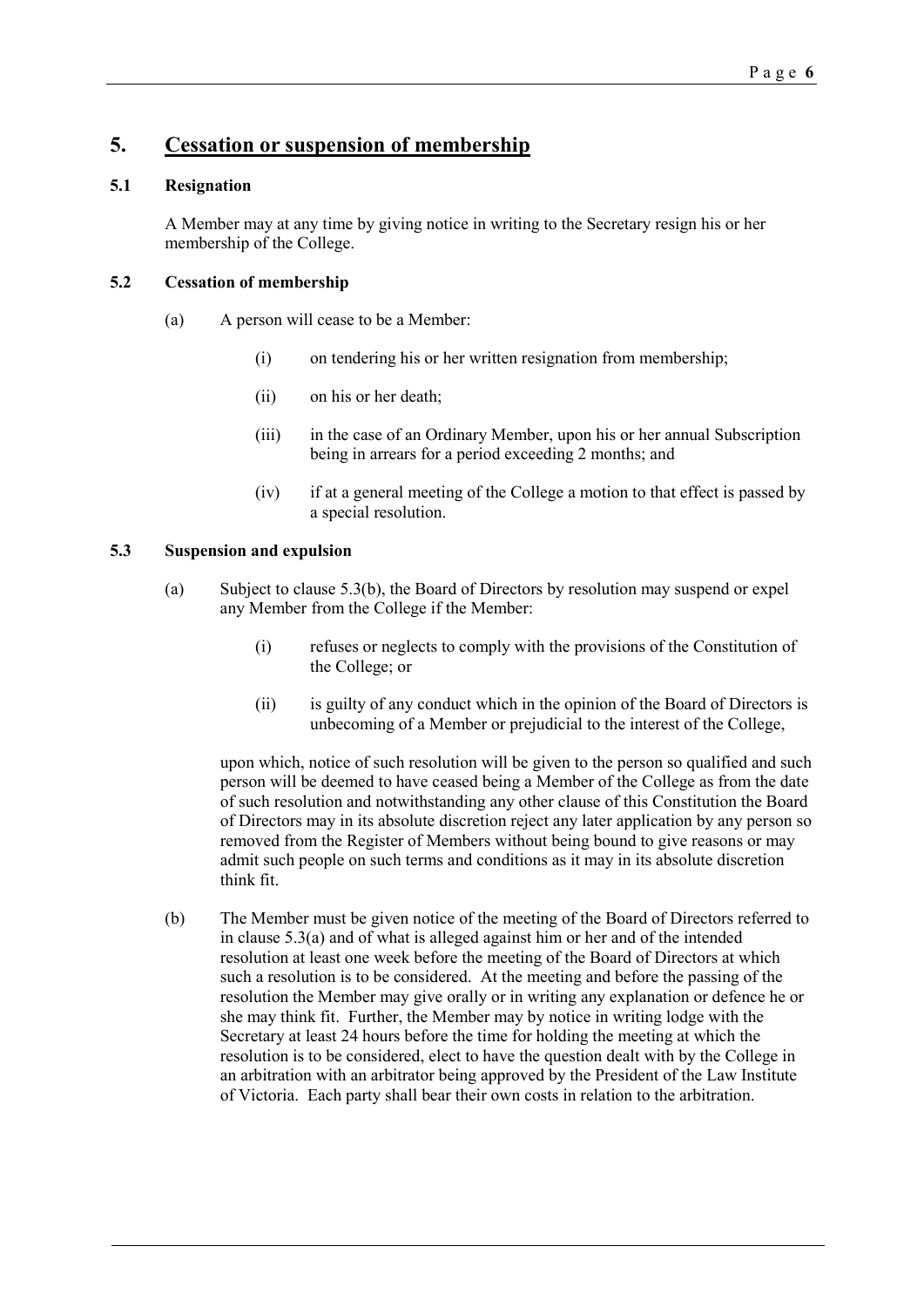### **5.4 Effect of resignation, cessation, suspension and expulsion**

- (a) During the Member's suspension, the Member will have no right to vote at any meeting of Members.
- (b) A person ceasing to be a Member will not be relieved from liability for payment of any outstanding Subscription or other money due or payable by him or her at the time of termination of membership.
- (c) Any Member who resigns or for any reason ceases membership or is expelled from the College must, in order to regain membership, follow the procedure required for those originally seeking membership.

### <span id="page-6-0"></span>**6. Subscriptions**

- 6.1 The Board of Directors may require payment by Members, as a condition of membership, of Subscription of such amount and payable at such times and in such manner as it may determine.
- 6.2 Each Member must continue to pay the Subscription at the times and at the rate established by the Board of Directors unless notified of any change in relation to the Subscription.
- 6.3 Any contribution levied under this Constitution becomes due and payable to the College in accordance with a resolution of the Board of Directors.
- 6.4 Contributions levied under this Constitution may be recovered as a debt due and payable by the College in any court of competent jurisdiction.
- 6.5 A Member who does not render payment of the Subscription within 2 months after the date the Subscription becomes due or by any later period as determined by the Board of Directors, will be deemed to no longer be a Member and may be suspended or expelled as a Member under clause [5.3.](#page-5-2)
- 6.6 Until otherwise decided by the Board of Directors:
	- (a) The annual Subscription for Members will be determined by the Board of Directors from time to time.
	- (b) No Life Member or Life Governor will be required to pay any Subscription for membership of the College.
	- (c) The initial Subscription due by each Member will be payable upon election and annual Subscriptions will thereafter be due on the first day of January, or such other date as fixed from time to time by the Board of Directors.

# <span id="page-6-1"></span>**7. Directors**

### **7.1 Number of Directors**

(a) There shall be a maximum of 13 Directors of the College.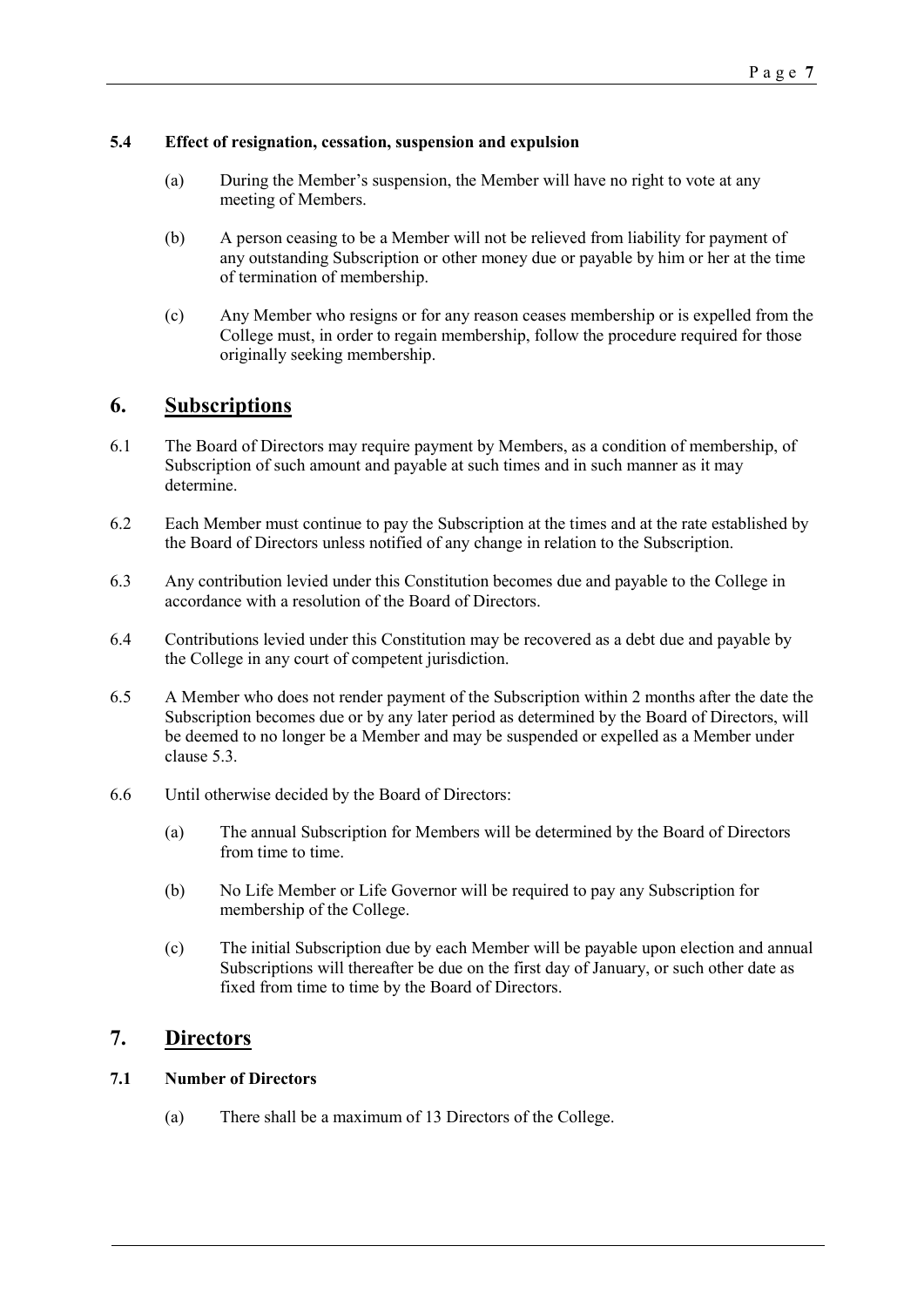(b) The College may from time to time by ordinary resolution passed at a general meeting increase or reduce the number of Directors, provided that the minimum number must always be 3.

### **7.2 Appointment of Directors**

- (a) Only a person who is a Member will be eligible to be a Director.
- (b) Prior to the conclusion of the 2020 AGM, the Directors of the College will be comprised of the following:
	- (i) 12 persons elected by the Members in accordance with clause [7.4,](#page-8-0) who will be known as the **Elected Directors**; and
	- (ii) the Principal of the College.
- <span id="page-7-2"></span><span id="page-7-1"></span><span id="page-7-0"></span>(c) On and from the conclusion of the 2020 AGM, the Directors of the College will be comprised of the following:
	- (i) up to 9 persons elected by the Members in accordance with claus[e 7.4,](#page-8-0) who will be known as the **Elected Directors**;
	- (ii) up to 3 persons nominated and appointed by the Board of Directors, having regard to the skills, experience, profession or field of knowledge which may be beneficial to, or required by, the College from time to time. The Directors appointed pursuant to this clause  $7.2(c)(ii)$  will be known as the **Appointed Directors**; and
	- (iii) the Principal of the College *ex officio*.

### <span id="page-7-3"></span>**7.3 Term of Directors**

- (a) Subject to clause [7.6,](#page-9-0) Elected Directors will hold office for 3 years. The expiration of the 3 year term is deemed to occur at the conclusion of the third annual general meeting following the appointment of that Elected Director, at which time he or she must retire from office.
- (b) Appointed Directors will hold office for a term of 3 years following their appointment by the Board of Directors.
- (c) The Principal will hold office as a Director under clauses  $7.2(b)(ii)$  or  $7.2(c)(iii)$  (as applicable) for so long as they are employed as the Principal. Their successor in office as Principal will be eligible to hold office as a Director in their place under clauses [7.2\(b\)\(ii\)](#page-7-2) or  $7.2(c)$ (iii) (as applicable).
- <span id="page-7-5"></span>(d) Subject to clause [7.3\(e\)](#page-7-4) and clause [7.5\(b\),](#page-9-1) a retiring Director is eligible to be elected (in the case of an Elected Director) or appointed (in the case of an Appointed Director) to serve a further term(s), subject to a maximum of three consecutive terms in office.
- <span id="page-7-4"></span>(e) Any period of office served by a Director as a result of a vacancy under clause [7.4\(f\)](#page-9-2) or clause [7.8](#page-10-2) will not be counted for the purposes of calculating the maximum number of consecutive terms of that Director under clause [7.3\(d\).](#page-7-5)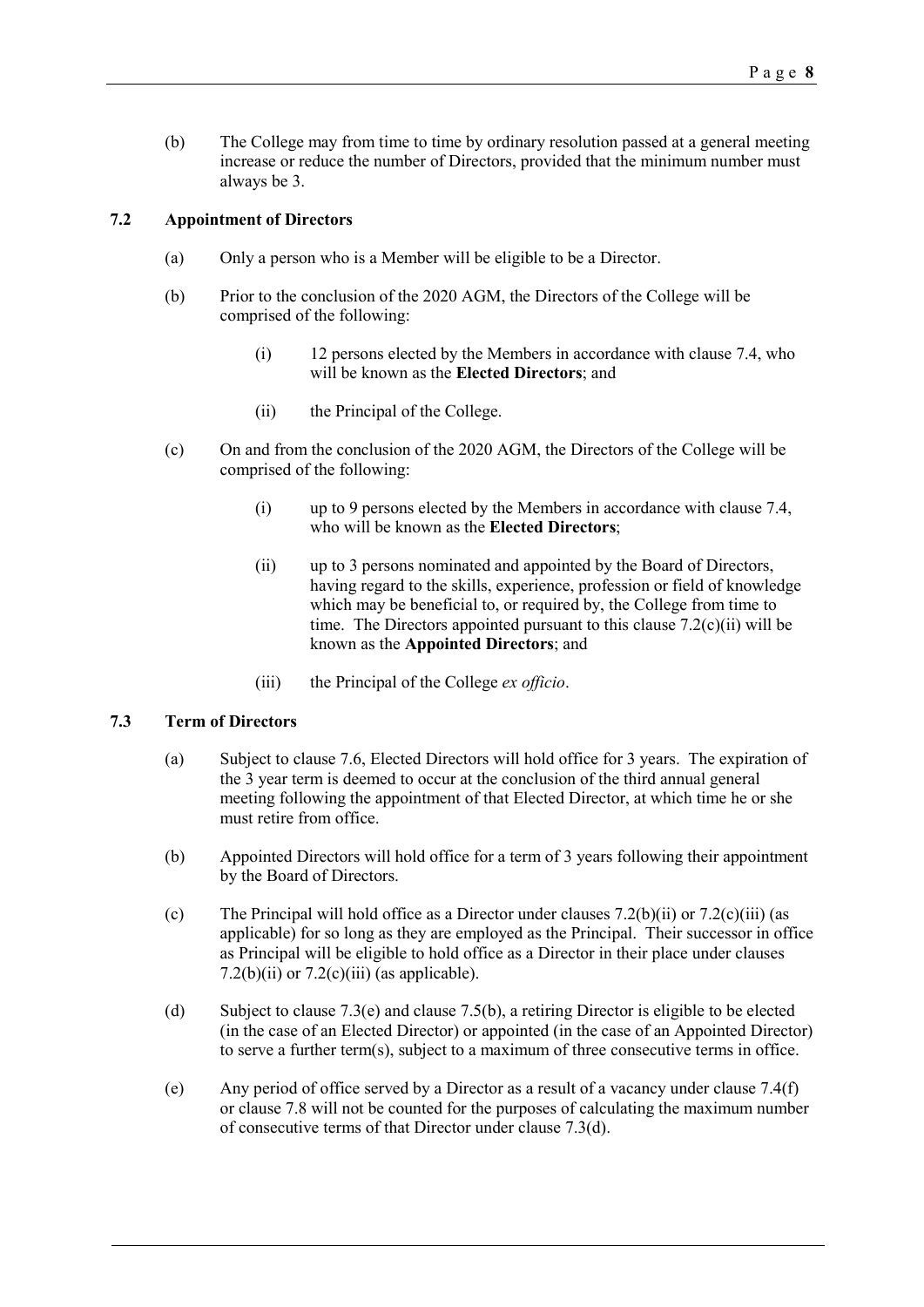#### <span id="page-8-0"></span>**7.4 Election of Elected Directors**

- (a) The Members will, at each annual general meeting, elect a person or persons to fill each vacancy in the number of Elected Directors.
- (b) A person will not be eligible for inclusion in an election for the office of Elected Director at an annual general meeting unless he or she or some other Member has, at least 11 clear days before the meeting, left at the Registered Office a notice in writing duly signed by the nominee giving his or her consent to the nomination and signifying his or her candidature for the office or the intention of such Member to propose him or her. Seven days prior to the meeting at which the election is to take place, notice of each and every candidature will be forwarded to all registered Members.
- (c) If the number of candidates nominated to fill the positions of the Elected Directors is less than or equal to the number to be elected, the Chair at the annual general meeting must declare each of those candidates to be elected to the positions. If the number of candidates nominated exceeds the number to be elected, an election shall be held in the manner set out in clause [7.4\(d\).](#page-8-1)
- <span id="page-8-3"></span><span id="page-8-2"></span><span id="page-8-1"></span>(d) The manner of counting the votes of Members cast at an annual general meeting for the election of Elected Directors shall be as follows:
	- (i) Only wholly valid ballot papers shall be counted.
	- (ii) For each vacancy there shall be a process of counting the votes cast (**a ballot**).
	- (iii) Each candidate shall in respect of each ballot paper be awarded one point for each other candidate allocated a lower number on that ballot paper. The points awarded for each candidate shall be totalled and the candidate with the highest total shall be declared elected, and if there is more than one vacancy, the candidate with the next highest total shall also be declared elected and so on successively for the number of vacancies. If there is a tie and the number of candidates who are tied is less than or the same as the number of vacancies still unfilled, all such tied candidates shall be elected. If the number of tied candidates is greater than the number of vacancies remaining unfilled, clauses [7.4\(d\)\(iv\)](#page-8-2) and, if applicable[, 7.4\(d\)\(v\)](#page-8-3) below will apply.
	- (iv) If there is a tie and the number of tied candidates is greater than the number of vacancies remaining unfilled, the number of points allocated to each such tied candidate under all ballot papers shall be compared and the tied candidate with the greatest number of first preferences awarded to him or her shall be elected, or if no one tied candidate has a greater number of first preferences awarded to him or her than any other tied candidate then the same test shall be applied to the second preferences and so on through the sequence of preferences on the ballot paper until one candidate shall be found to have been awarded a greater number of the preferences being compared than the other tied candidates, whereupon that tied candidate shall be elected.
	- (v) If clause  $7.4(d)(iv)$  above applies and there is at least one vacancy remaining to be filled from those tied after its application it shall be applied again successively among the tied candidates remaining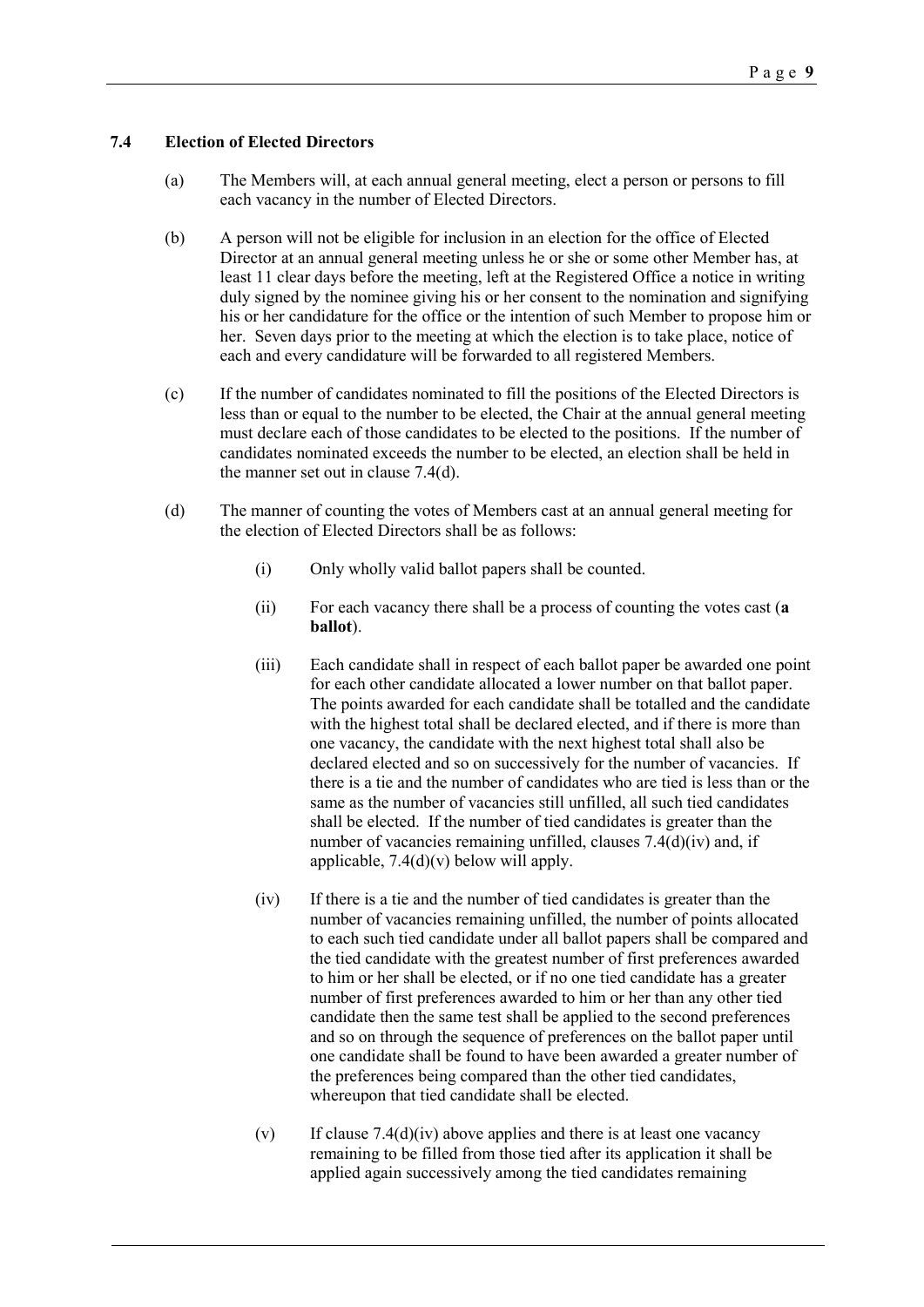<span id="page-9-2"></span>unelected until no vacancies remain unfilled, provided that if despite such reapplication of clause  $7.4(d)(iv)$  above there remains a tie for any vacancy unfilled there shall be a further election for the remaining vacancy or vacancies which shall take place in accordance mutatis mutandis with this clause [7.4](#page-8-0) and the only candidates shall be those tied for such vacancy or vacancies.

- (e) When counting the votes and declaring candidates elected in accordance with clause [7.4\(d\),](#page-8-1) the term of office of each Elected Director shall be such that the term length will be assigned to those elected in descending order of number of points received in accordance with the procedure in clause [7.4\(d\).](#page-8-1)
- (f) If at any annual general meeting of the College each vacancy in the number of Elected Directors are not filled, then the vacancy or vacancies may be filled by the Board of Directors. Any such appointment will be until the next Annual General Meeting.

#### **7.5 Transitional period**

- (a) Transitional Directors will:
	- (i) remain in office until the end of their existing term (unless their office vacates earlier under clause [7.6\)](#page-9-0), at which time they must retire; and
	- (ii) be deemed to be Elected Directors during their existing term.
- <span id="page-9-1"></span>(b) Any period of office served by a Transitional Director prior to the end of that Transitional Director's existing term will not be counted for the purposes of calculating the maximum number of consecutive terms of that Director under clause [7.3\(d\).](#page-7-5)

### <span id="page-9-0"></span>**7.6 Vacation of office of Director**

In addition to the provisions of the Law and subject to this Constitution, the office of a Director becomes vacant if a Director:

- (a) ceases for any reason to be a Member;
- (b) dies;
- (c) becomes bankrupt or suspends payment or compounds with his or her creditors generally, or is incapable of performing his or her duties;
- (d) becomes prohibited from being a Director of a company by reason of any order made under the Law;
- (e) ceases to be a Director by operation of the Law;
- (f) by notice in writing to the College resigns from office;
- (g) is removed by resolution of the College;
- (h) is absent without the permission of the other Directors for 3 or more consecutive meetings of the Board of Directors;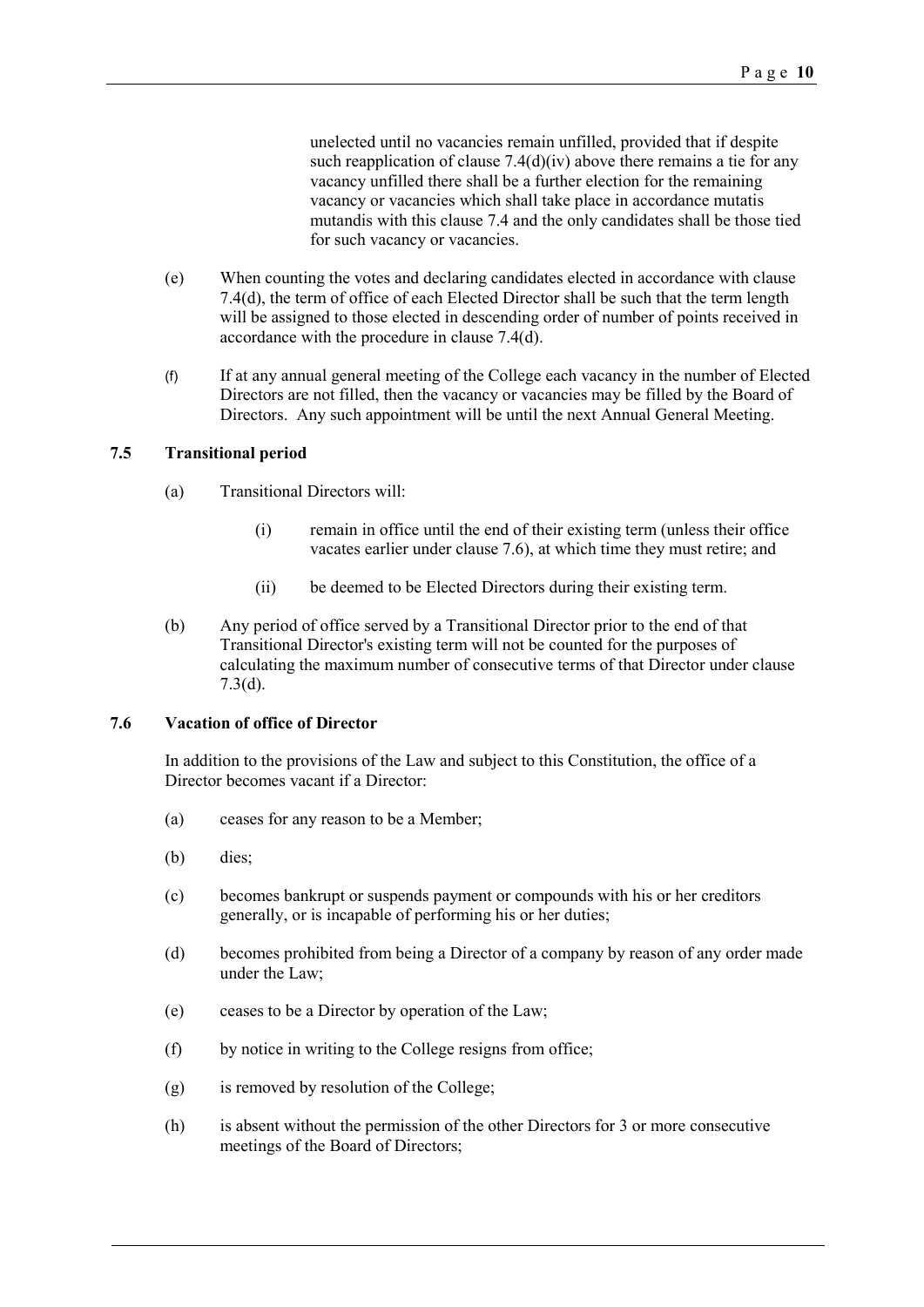- (i) is directly or indirectly interested in any contract or proposed contract with the College and fails without reasonable excuse to declare the nature of his or her interest as required by the Law;
- (j) if he or she holds any office of profit in the College other than as set out in clause [3.2;](#page-3-0)
- (k) in the case of the Principal, ceases to be employed in the capacity of Principal; and
- (l) has been:
	- (i) disqualified from being a responsible entity of a registered entity during the preceding twelve (12) months; or
	- (ii) suspended or removed as a responsible entity of a registered entity,

under the ACNC Act.

Nothing in this clause affects the operation of the Constitution of the College.

### **7.7 Removal of Director**

The Members of the College may by ordinary resolution at a General Meeting of which special notice has been given remove a Director before the expiration of his or her period of office. Notice of intention to move this resolution must be given to the College at least two months before the meeting is to be held.

### <span id="page-10-2"></span>**7.8 Casual Vacancies in office of Elected Directors**

Any casual vacancy in the office of an Elected Director may be filled by the Board of Directors from among Members. Such appointment will be until the next Annual General Meeting.

### **7.9 Insufficient Directors**

Notwithstanding any other provision in this Constitution, the continuing Directors may act despite any vacancy in their body. If the number falls below the minimum number fixed in accordance with this Constitution, the Directors may act only:

- (a) to appoint Directors up to that minimum number;
- (b) to call a general meeting; or
- (c) in emergencies.

### <span id="page-10-0"></span>**7.10 Chair and Vice Chairs**

- (a) The Directors will elect a Chair of the Board of Directors from among the Directors, having regard to the skills and experience required in the role of the Chair, including knowledge of corporate governance, the education system and people management skills. The Chair must be able to dedicate the requisite amount of time needed to be an effective Chair working in consultation with the Principal.
- <span id="page-10-1"></span>(b) The Directors will elect from among the Directors two (2) Vice Chairs of the Board of Directors.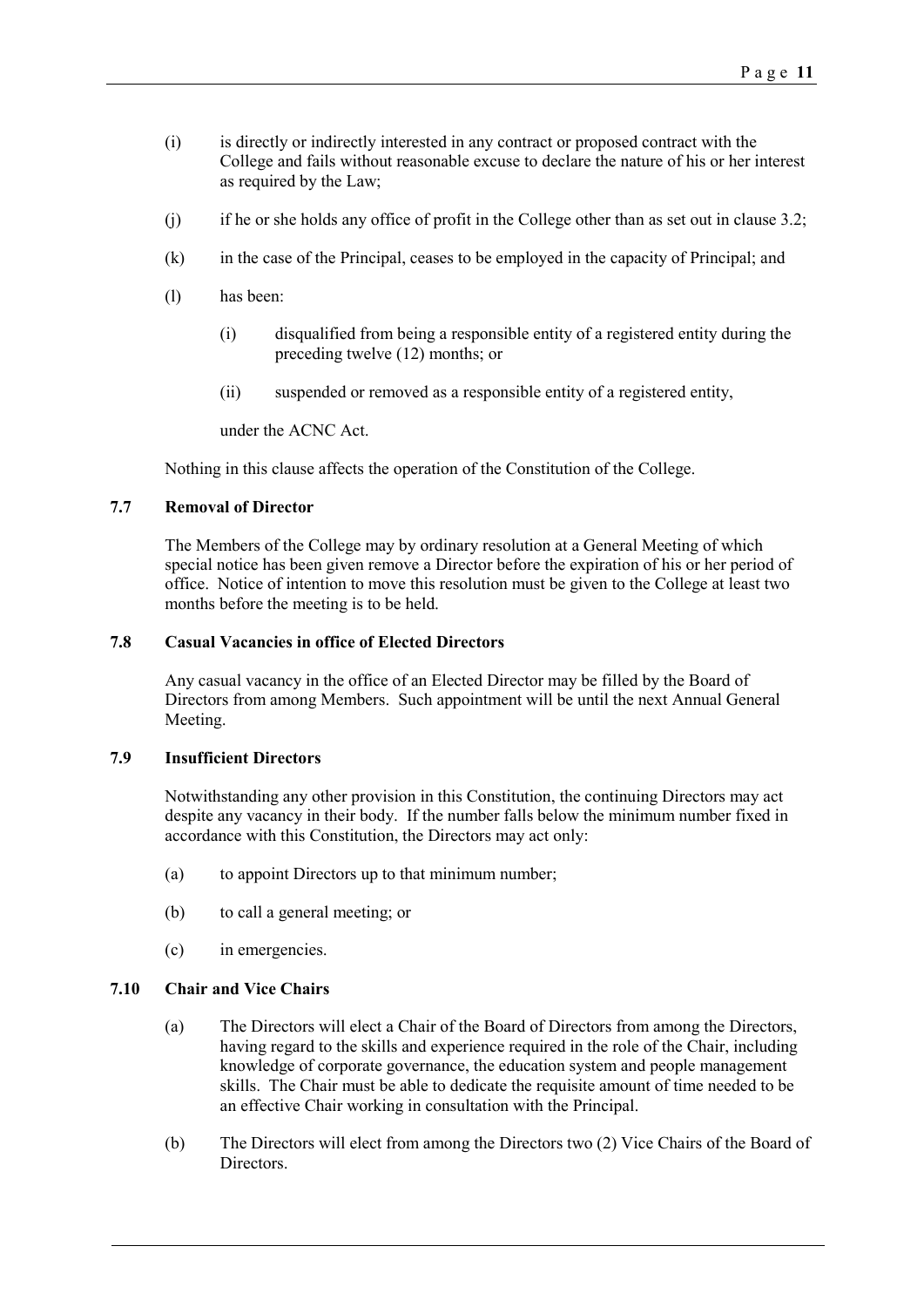- (c) The Chair of the Board of Directors and Vice Chairs of the Board of Directors will hold office for a minimum of 3 years, subject to re-election and the continuing confidence of the majority of the Board of Directors.
- (d) Subject to clause [7.11,](#page-11-0) the Board of Directors will elect a Chair for each of the Standing Committees of the Board of Directors from among the -Directors.
- (e) In the absence of the Chair of the Board of Directors, the Board of Directors will elect one of the Vice Chairs of the Board of Directors and in their absence, one of the other Directors to be the Chair of the meeting of the Board of Directors. The Chair will at each meeting of the Board of Directors be entitled to a deliberative vote and in the case of an equality of votes, he or she will also be entitled to an additional or casting vote.

#### <span id="page-11-0"></span>**7.11 Standing Committees**

- (a) The Standing Committees of the Board of Directors are the Executive Committee, the Risk Committee, and the Finance Committee.
- (b) The membership of the Executive Committee will be determined from time to time by the Board of Directors but will at least consist of the Chair of the Board of Directors and both Vice Chairs of the Board of Directors.
- (c) To enable the Board of Directors to exercise proper control and custody over all financial affairs, a Finance Committee will operate. The committee will consist of a minimum of 3 Directors, together with the Chair of the Finance Committee, the Principal, the Business Manager and any other person appointed by the committee from time to time. The Directors will elect a Chair of the Finance Committee from among the Directors, having regard to the skills and experience which will be beneficial to the Finance Committee, including knowledge of financial governance, accounting standards and debt management. The Finance Committee will review all financial statements and matters submitted by the Business Manager and prepare reports to be reviewed and adopted by the Board of Directors. The Finance Committee may appoint any person whose expertise may, from time to time, be helpful to the committee in the pursuit of its duties.
- (d) To enable the Board to monitor and review the propriety and integrity of matters of Governance, Risk and Corporate Ethics, a Risk Committee will operate. The committee will consist of 2 Directors, the Chair of the Risk Committee and any other person appointed by the committee from time to time. The Directors will elect a Chair of the Risk Committee from among the Directors, having regard to the skills and experience which will be beneficial to the Risk Committee, including knowledge of risk frameworks, governance, workplace health and safety, legal compliance, and the operations and affairs of the College. The Risk Committee will meet regularly to assiduously assess and review the corporate operations of the College. The Risk Committee may appoint any person whose expertise may, from time to time, be helpful to the committee in the pursuit of its duties. The Chair of the Board of Directors, the Chair of the Finance Committee, the Principal and the Business Manager may not be members of the Risk Committee and the Risk Committee may, from time to time, request the attendance of other Directors or senior employees of the College at meetings of the Risk Committee.
- (e) The provisions of this Constitution applying to the meetings of the Board of Directors will apply to meetings of the Standing Committees.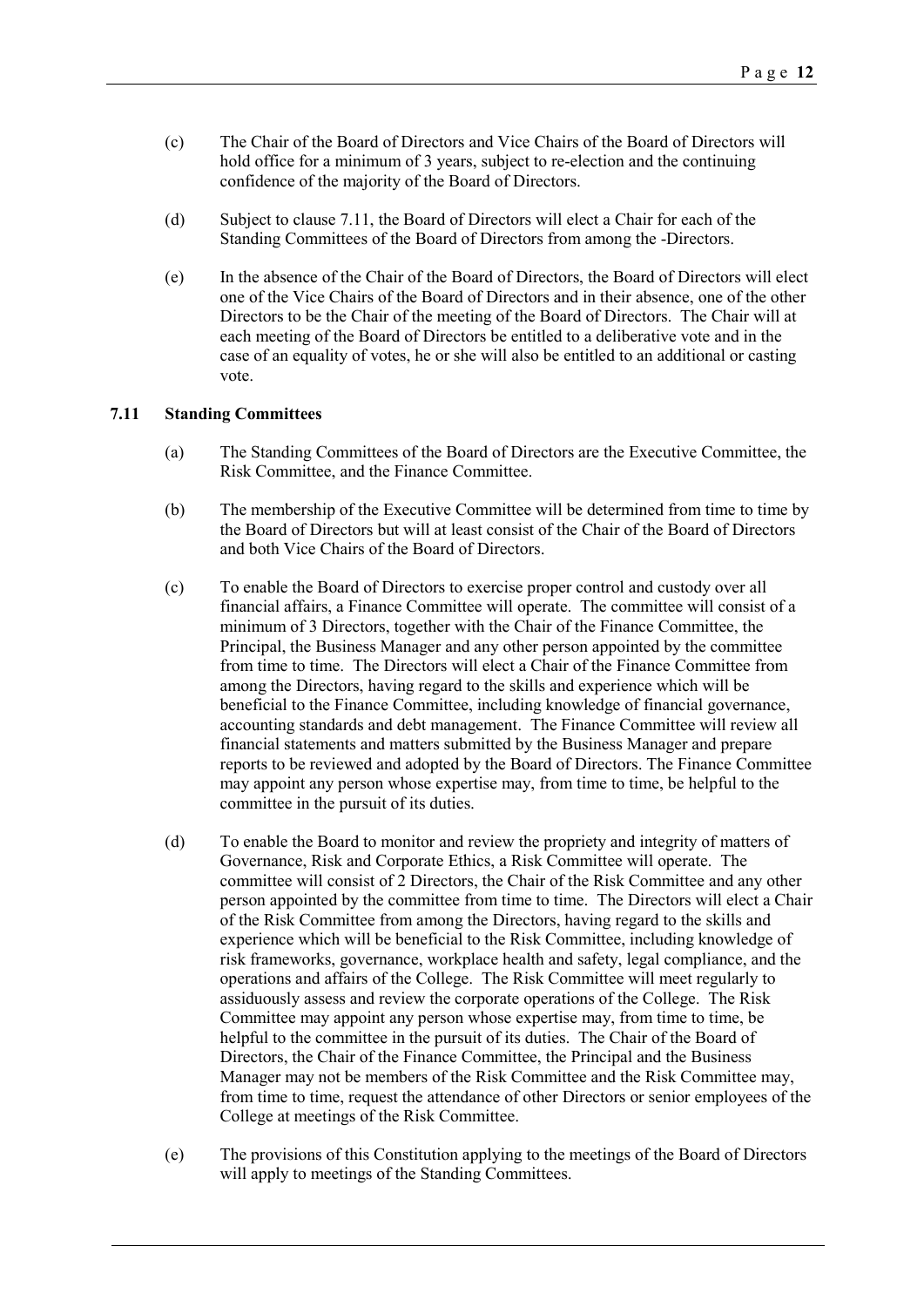### **7.12 Sub-Committee**

- (a) The Board of Directors may from time to time appoint from amongst their number any Sub-Committee of 2 or more persons for such purpose or purposes and with such powers and duties as the Board of Directors may from time to time delegate. The quorum of any such Sub-Committee consisting of 4 or more will be 3 and if the Sub-Committee consists of less than 4 the quorum will be 2.
- (b) Of the members of the Board of Directors appointed to a Sub-Committee, one will be elected as Chair of the Sub-Committee. The provisions of this Constitution applying to meetings of the Board of Directors will apply to meetings of Sub-Committees and Sub-Committees will be able to appoint any person to the Sub-Committee whose expertise may from time to time be helpful to the Sub-Committee in the pursuit of their duties.

# <span id="page-12-0"></span>**8. Powers and duties of Directors**

### **8.1 Powers of Directors**

- (a) Subject to the Law and to any other provision of this Constitution, the business of the College will be managed by or under the direction of the Directors and the custody and control of its funds and property will be vested in the Directors.
- (b) The Board of Directors may exercise all the powers of the College except any powers that the Law or this Constitution requires the College to exercise in a general meeting.
- (c) The Board of Directors will, in accordance with the provisions of the Constitution, have power to control, expend or invest the funds of the College.
- (d) Subject to any resolution passed by the College in general meeting, the funds of the College must be used in pursuance of the objects of the College in such manner as the Board of Directors determines.
- (e) The Board of Directors may exercise all the powers of the College to acquire assets, to borrow money and to mortgage or charge its property and to issue debentures and other securities whether outright or as a security for any debt, liability, or obligation of the College.
- (f) The Board of Directors may raise or secure the payment or repayment of moneys in such manner and upon such terms and conditions in all respects as they think fit and in particular by the issue of debentures or the creation of any mortgage, charge or other security on the undertaking or the whole or any part of the property and assets of the College (both present and future).
- (g) The rate of interest payable in respect of money lent by Members to the College must not exceed the lowest rate paid for the time being by the Commonwealth Bank in respect of term deposits of like amounts, reflecting the period of the intended borrowing.
- (h) The Board of Directors will have power from time to time to make, vary and repeal policies for the proper conduct and management of the College.
- (i) All cheques, promissory notes, drafts, bills of exchange and other negotiable instruments and all receipts for money paid to the College can be signed, drawn,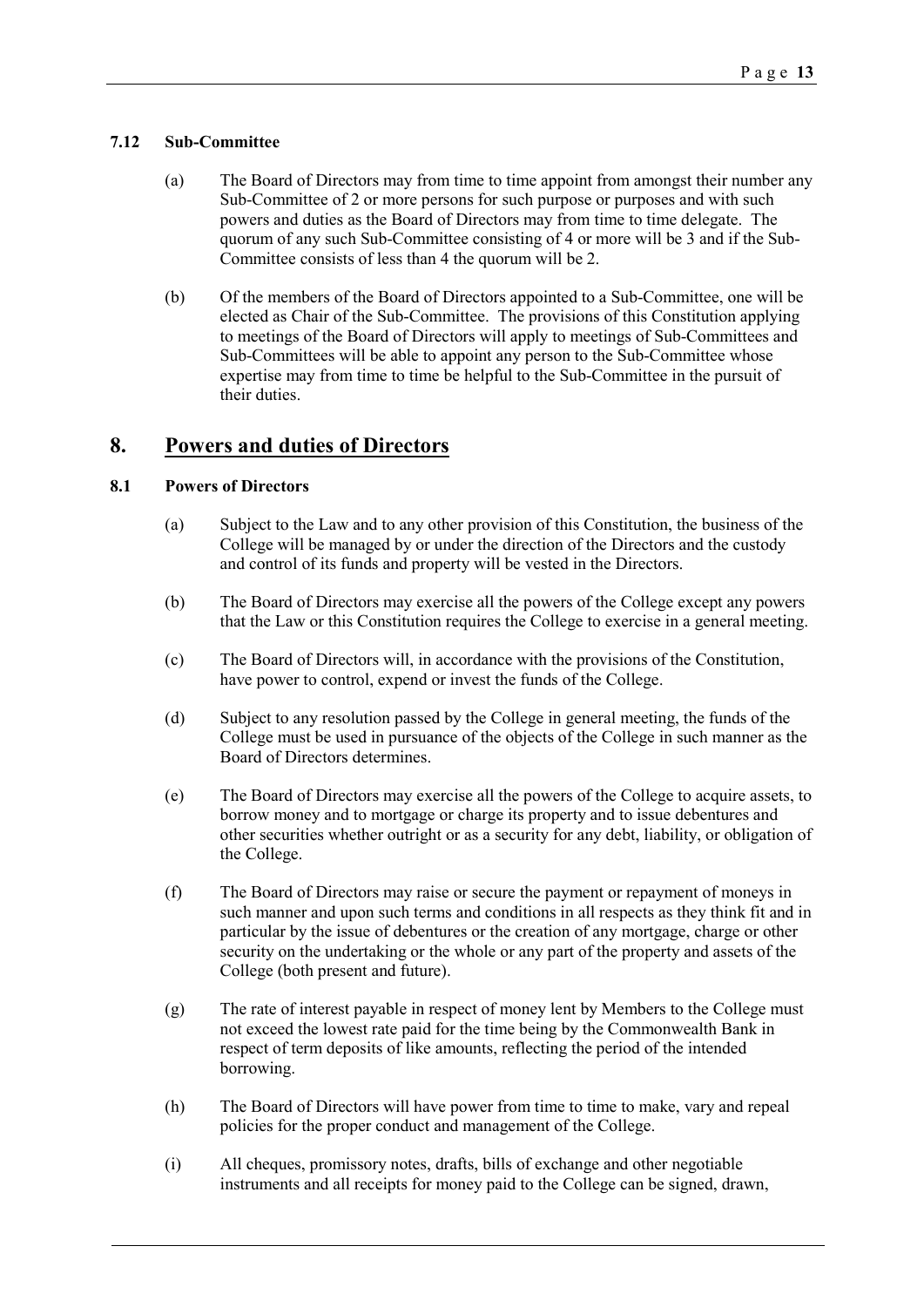accepted, endorsed or otherwise executed as the case may be by any 2 Directors or in such other manner as the Directors may from time to time determine.

- <span id="page-13-0"></span>(j) Other powers and duties of the Board of Directors will include the power:
	- (i) to manage the affairs of the College and to watch over its concerns and welfare;
	- (ii) to control and manage all the real estate and other assets of the College or used for the purposes of the College and to provide for the maintenance and protection thereof;
	- (iii) from time to time to fill any vacancy in the office of Principal of the College upon such terms and conditions in all respects as the Board of Directors considers desirable;
	- (iv) to determine the numbers of teaching staff, officers and employees of the College;
	- (v) to fix all salaries, wages and other allowances payable out of the funds of the College;
	- (vi) to fix the payments to be made for tuition of pupils and the terms upon which pupils will be received as day pupils and as Board of Directors;
	- (vii) to fix the days for opening and closing of school terms and vacations;
	- (viii) to cause to be kept a correct register of all pupils, their ages, the dates of entering and departure from the College and together with the names and addresses of their parents and guardians;
	- (ix) subject to this Constitution, to delegate to and resume from the Principal and Business Manager such powers and authorities as the Board of Directors determines;
	- (x) to establish superannuation and/or endowment funds for such employees of the College as the Board of Directors thinks fit or otherwise to assist any such employees or their dependants;
	- (xi) to frame such policies or regulations for the general conduct and management of the College and the business of the Board of Directors as may be considered necessary; and
	- (xii) in addition to the particular powers set out in the previous paragraphs of this clause [8.1\(j\),](#page-13-0) to exercise all such powers of the College and do all such acts, matters and things as are by the Law or by the regulations for the time being of the College required to be exercised by the College in general meeting subject nevertheless to such regulations and to the provisions of the Law.
- (k) Each Director must use his or her reasonable endeavours to comply with any request that the College considers necessary in order for the College to comply with section 45-10(2) of Division 45 of the ACNC Act.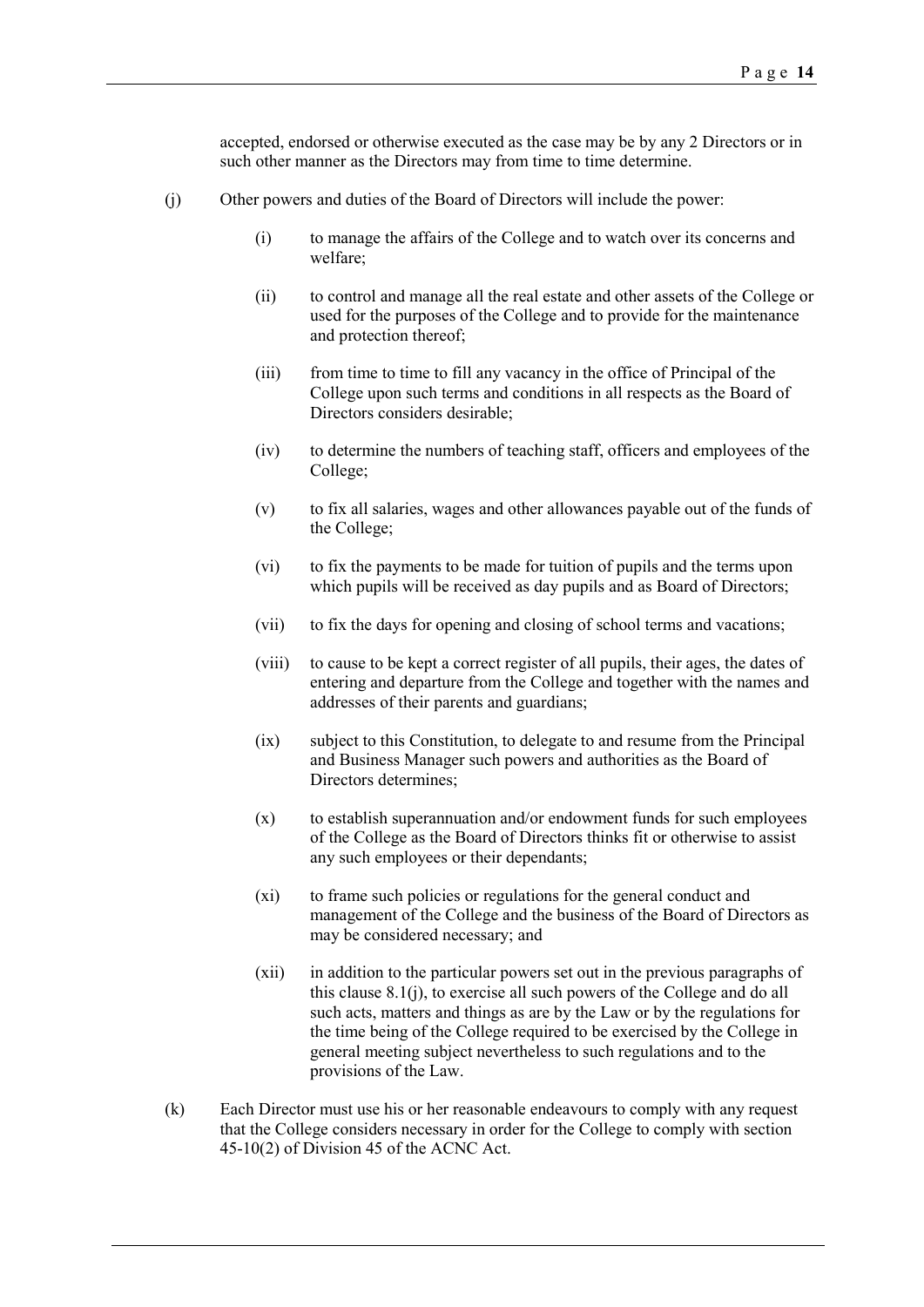### <span id="page-14-0"></span>**8.2 Power of attorney**

- (a) The Directors may by power of attorney appoint any person or persons to be an attorney or attorneys of the College for any purpose, with such power, authorities and discretions (not exceeding those vested in or exercisable by the Directors under this Constitution), for such period and subject to such conditions as they think fit.
- (b) A power of attorney given under claus[e 8.2\(a\)](#page-14-0) may contain such provisions for the protection and convenience of people dealing with the attorney as the Directors think fit and may also authorise the attorney to delegate any of the powers, authorities and discretions vested in him or her.

## <span id="page-14-2"></span>**9. Minutes**

The Directors must ensure that minutes are taken:

- (a) of names of Directors and others present at all meetings of the Board of Directors and their committees; and
- (b) of all resolutions and proceedings at all meetings of the Board of Directors.

Such minutes must be signed by the Chair of the meeting at which the proceedings were held or by the Chair of any succeeding meeting, and tabled at the next meeting of the Board of Directors.

# <span id="page-14-3"></span>**10. Proceedings of Directors**

### <span id="page-14-1"></span>**10.1 Meeting of Directors**

- (a) The Board of Directors may meet together for the dispatch of business and adjourn and otherwise regulate its meetings as it thinks fit.
- (b) An ordinary meeting of the Board of Directors will be held no less than 4 times in each school year, being once in each school term. A meeting schedule for the Board of Directors and its Standing Committees will be adopted by the Board of Directors at its first ordinary meeting in each school year.
- (c) The Secretary must whenever so required by the Chair of the Board of Directors or by 3 Directors in writing summon a meeting of the Board of Directors.
- (d) If less notice than is provided in this Constitution is given of a Directors' meeting, that meeting will not be invalidated by such insufficient notice if all the Directors, excluding, if need be, a Director who has requested and been granted by the Board of Directors leave or absence from that meeting, are present at the notified place and time and unanimously agree to waive, in respect of such meeting, the provisions of this clause [10.1.](#page-14-1)
- (e) A notice of a special meeting must state the business to be considered at that meeting, and no business other than that stated in the notice will be considered at that meeting.
- (f) A meeting of Directors for the time being at which a quorum is present will be competent to exercise all or any of the authorities, powers and discretions by or under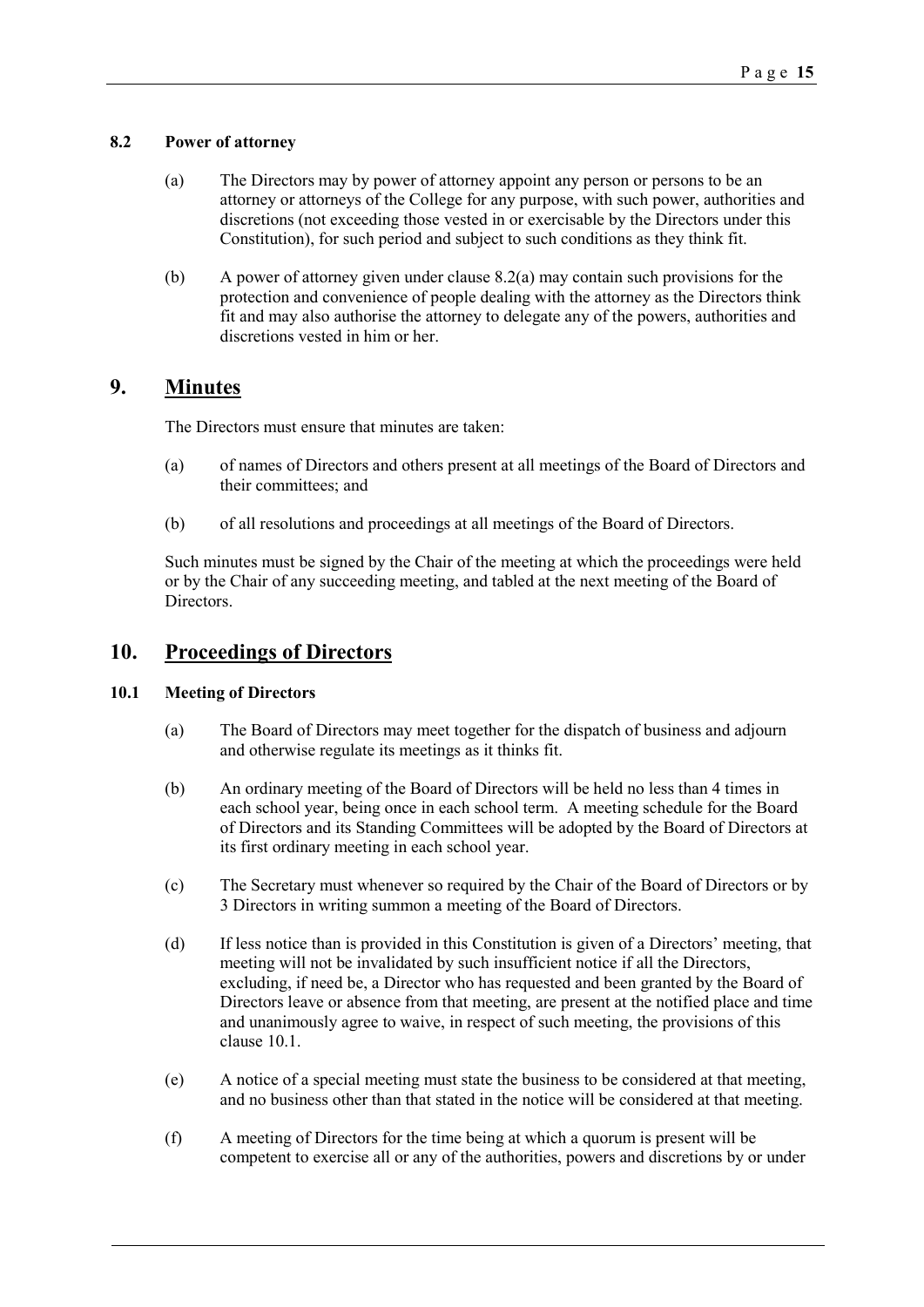the regulations of the College for the time being vested in or exercisable by the Directors generally.

All acts done at any meeting of the Board of Directors or of a committee of the Board of Directors or by any person acting as a member of the Board of Directors will notwithstanding that it will afterwards be discovered that there was some defect in the appointment of any member of the Board of Directors or person acting as aforesaid or that he or she was disqualified be as valid as if every such person had been duly appointed and was qualified to be a member of the Board of Directors.

### **10.2 Voting**

- (a) At a meeting of the Board of Directors each Director present in person or participating in the meeting via an approved telecommunications means will have one vote.
- (b) Subject to this Constitution, questions arising at any meeting of the Board of Directors must be decided by a majority of votes and a determination by a majority of the Directors present at or otherwise participating in a duly convened meeting will for all purposes be deemed a determination of the Board of Directors. In the case of an equality of votes the Chair of the Board of Directors has a second or casting vote.

#### <span id="page-15-0"></span>**10.3 Resolutions without meetings**

- (a) If two-thirds of the number of Directors entitled to vote on the resolution have provided consent in writing that they are in favour of a resolution of the Directors which has been circulated to the Directors, such resolution is treated as having been passed at a meeting of the Directors held on the day on which the written consent was provided. If the Directors provide written consent on different days, then a resolution is treated as having been passed on the day on which written consent was last provided by a Director thereby constituting two-thirds of the number of Directors entitled to vote on the resolution. A resolution is not treated as passed on that day if the circular resolution, by its terms, is said to take effect from another specified date.
- <span id="page-15-1"></span>(b) For the purposes of this clause, two (2) or more separate documents containing the written consent of the Directors that they are in favour of a resolution of the Directors are together treated as constituting one document provided that the wording of the resolution is identical in each document.
- (c) The document or documents referred to in clauses [10.3\(a\)](#page-15-0) an[d 10.3\(b\)](#page-15-1) are treated as constituting a minute of that meeting and must be entered in books kept for that purpose.

#### **10.4 Quorum**

- (a) The quorum necessary for the transaction of the business of the Board of Directors and the Standing Committees of the Board of Directors must be not less than a majority of the Directors eligible to vote.
- (b) If a quorum is not present within 30 minutes after the time appointed for a meeting of the Board of Directors, that meeting will lapse and all business proposed to be transacted at that meeting will be brought before the next ordinary or special meeting of the Board of Directors.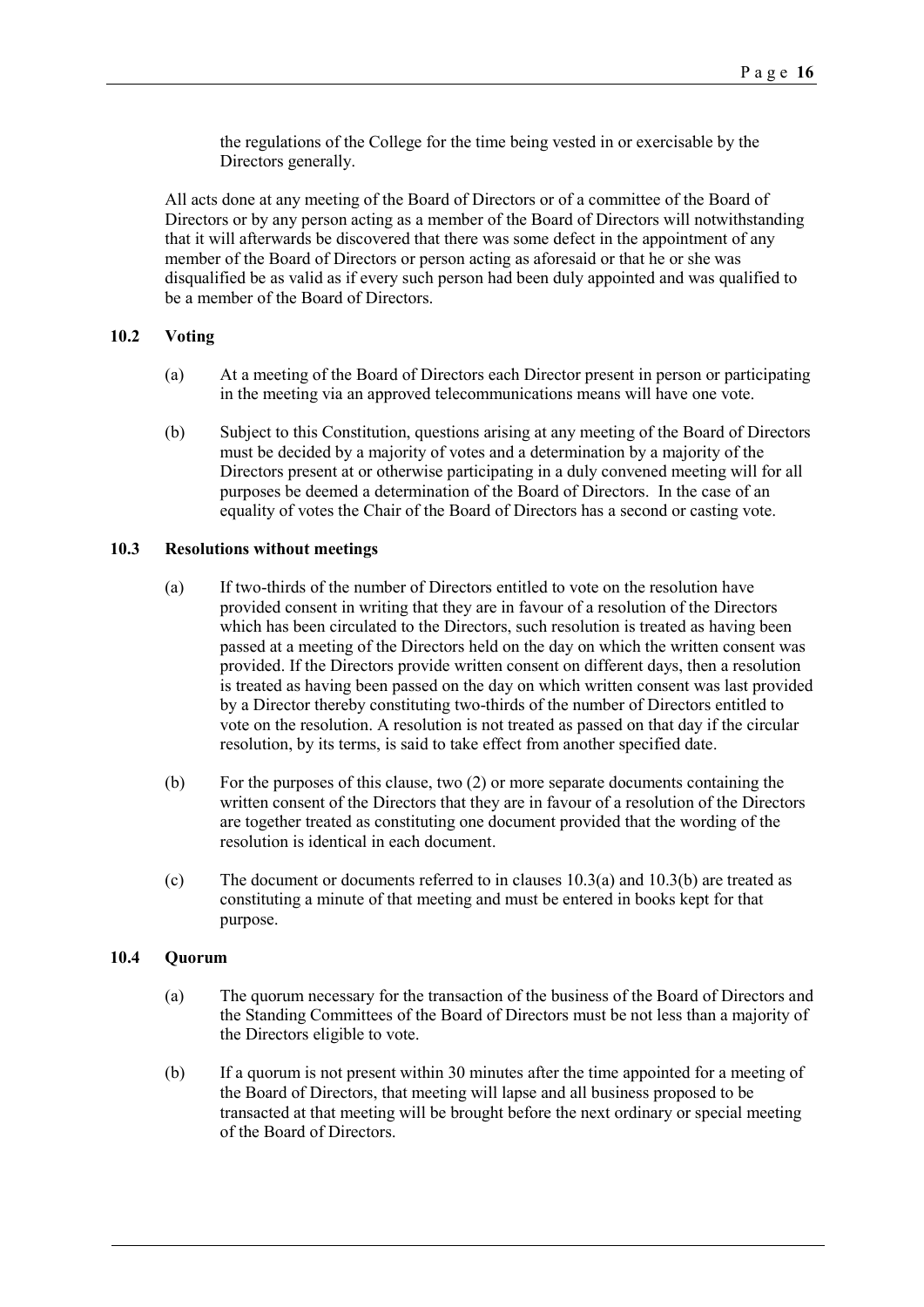### **10.5 No quorum**

The continuing Directors may act notwithstanding any vacancy in their body. If the number of Directors is reduced below the number fixed by this Constitution as the necessary quorum of Directors, the continuing Director or Directors may act for the purposes of increasing the number of Directors to that number or of summoning a general meeting of the College but for no other purpose.

### <span id="page-16-1"></span>**10.6 Voting by interested Director**

- (a) A Director who has a material personal interest in a matter that is being considered at a meeting of the Board of Directors or one of its committees:
	- (i) must not vote on the matter; and
	- (ii) must not be present while the matter (or a proposed resolution of that kind) is being considered at the meeting unless excused by virtue of clause [10.6\(b\).](#page-16-0)
- <span id="page-16-0"></span>(b) Clause [10.6\(a\)](#page-16-1) of this clause does not apply:
	- (i) to an interest that the Director has:
		- (A) as a Member of the College; and
		- (B) in common with the other Members of the College; and
	- (ii) if the Board of Directors has at any time passed a resolution that specifies the Director, the interest and the matter and states that the Directors voting for the resolution are satisfied that the interest should not disqualify the Director from considering or voting on the matter.

### **10.7 Alternate Directors**

- (a) Any Director by resolution of the Board of Directors may appoint any Member to be an alternate or substitute Director in his or her place during such period as he or she thinks fit.
- (b) Any Member while he or she so holds office as an alternate or substitute Director will be entitled to receive notice of meetings of the Directors and to attend and vote accordingly and to exercise all the powers of the appointor in his or her place.
- (c) An alternate or substitute Director must vacate office:
	- (i) if the appointing Director vacates or is removed from office as a Director pursuant to this Constitution; or
	- (ii) if the appointing Director removes the alternate Director from office. Any appointment or removal under this clause must be effected by notice in writing under the hand of the Director making the appointment or removal.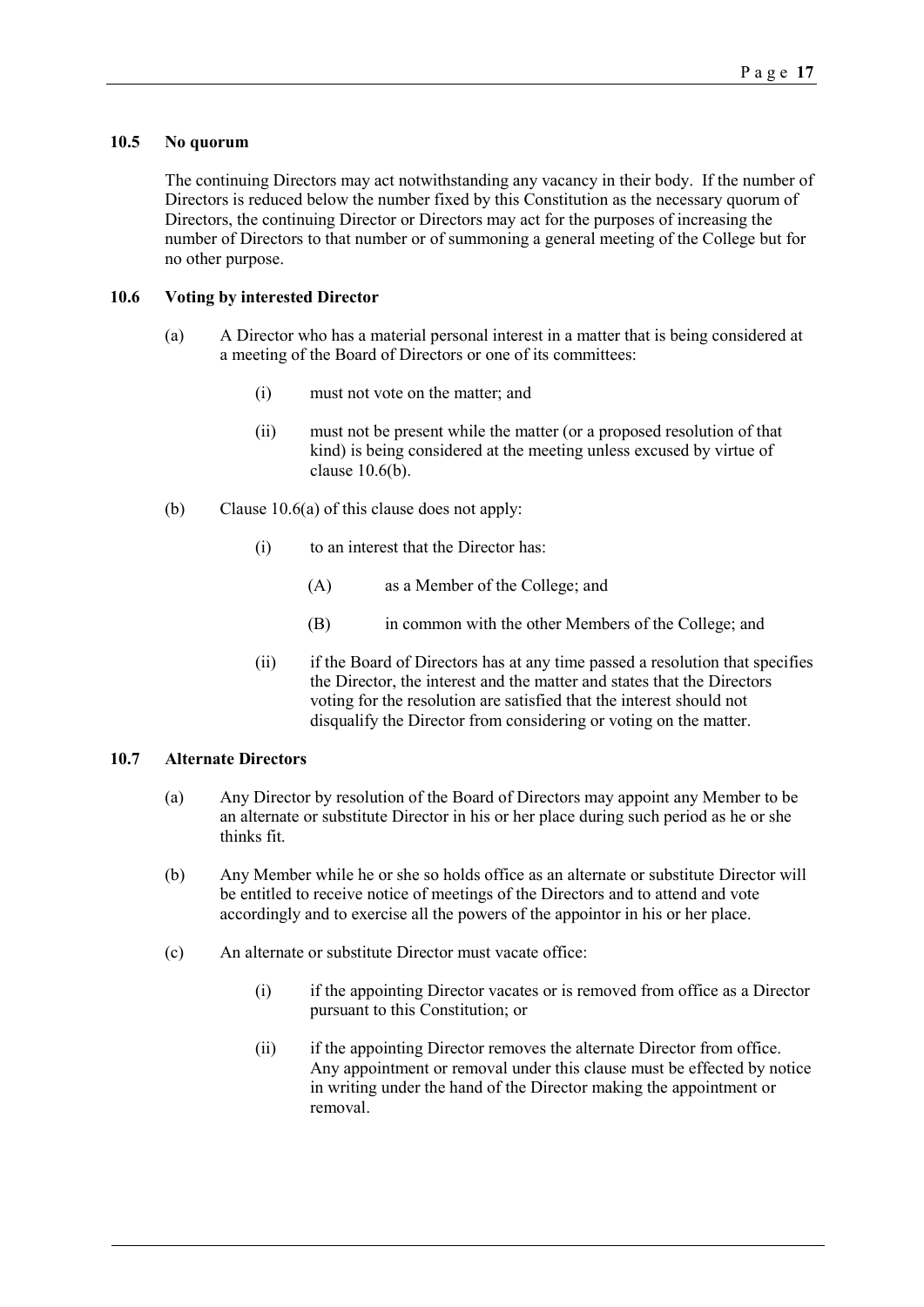### **10.8 Validity of acts**

All acts done or carried out by any meeting of the Directors or of a committee of Directors or by any person acting as a Director will be valid even though it is discovered afterwards that there was some defect in the appointment of a Director or person acting or that he or she or any of the them was disqualified. The acts will be valid as if every such person had been duly appointed and was qualified to be a Director, or member of the committee.

### **10.9 Meetings conducted through technology**

A Directors' meeting may be called or held using any technology consented to by all members of the Board of Directors.

## <span id="page-17-1"></span>**11. Principal**

### **11.1 Appointment**

The Board of Directors may from time to time appoint a Principal for such period and on such terms as the Board of Directors thinks fit and may revoke any such appointment.

### <span id="page-17-2"></span>**11.2 Powers**

The Board of Directors may entrust to and confer upon the Principal any of the powers exercisable by the Board of Directors upon such terms and conditions and with such restrictions as they think fit.

### **11.3 Responsibility**

Without limiting the generality of clause [11.2,](#page-17-2) the Principal will be responsible to the Board of Directors for:

- (a) the internal regulation and management of the College; and
- (b) such other responsibilities conferred upon him or her from time to time by the Board of Directors.

## <span id="page-17-3"></span>**12. Bank accounts**

The banking account of the College will be kept at such bank or banks as may from time to time be decided upon by the Board of Directors and all cheques drawn on such accounts will be signed by at least 2 persons appointed by the Board of Directors.

### <span id="page-17-0"></span>**13. Business Manager and Secretary**

### **13.1 Business Manager**

- (a) The Business Manager will be appointed jointly by the Principal and the Board of Directors.
- (b) The Business Manager will report to the Principal.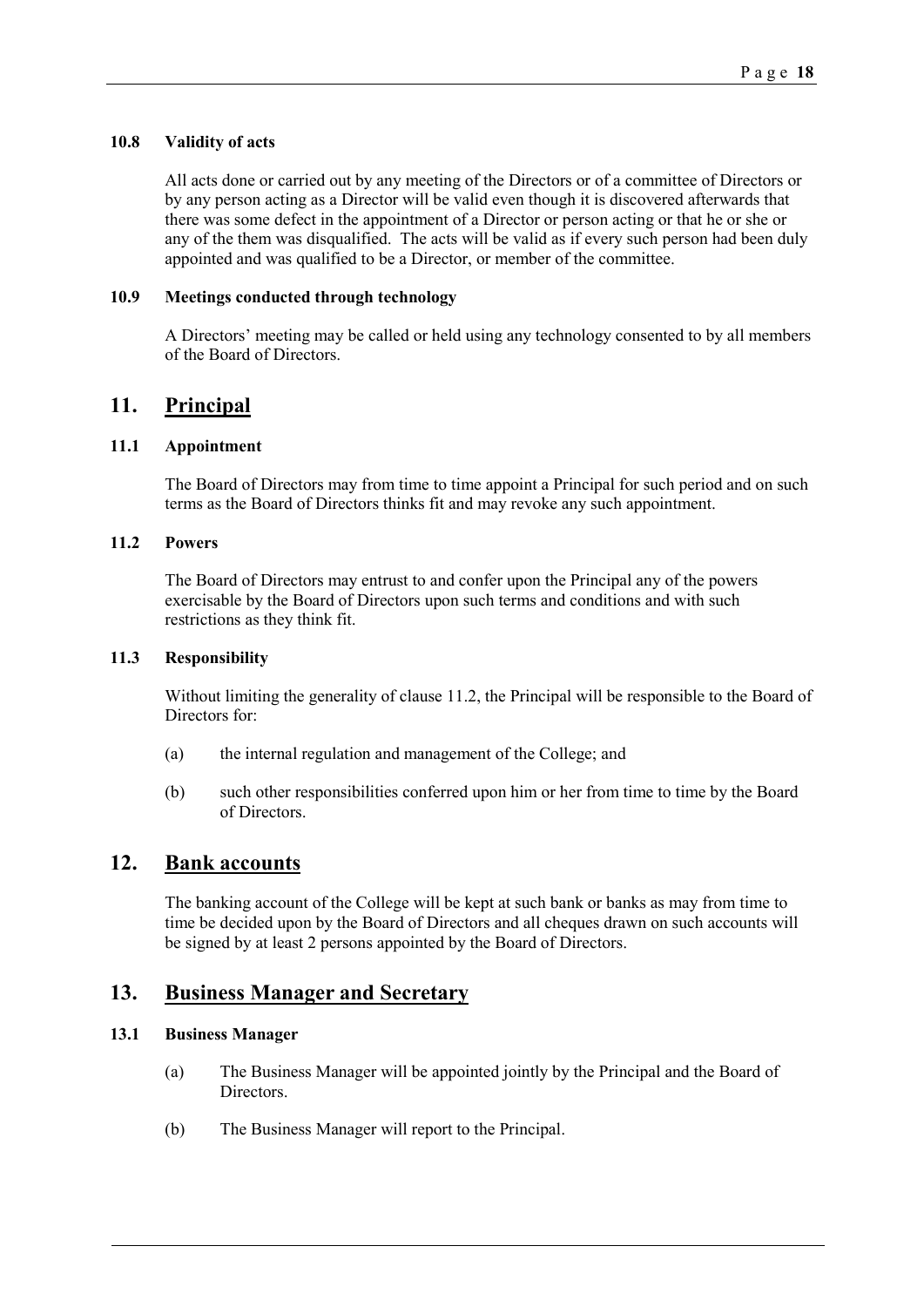(c) The Business Manager will be the Chief Operating Officer of the College and will, by the delegated authority of the Principal and the Board of Directors, transact all of the duties required of a Chief Operating Officer. These duties will include, inter alia, the regular presentation to the Board of Directors of financial statements and budgets and the preparation for audit of the financial statements required by law for inclusion in each annual return of the College.

#### **13.2 Company Secretary**

The Business Manager may be appointed Company Secretary by the Board of Directors and the Company Secretary will perform those duties which he or she is legally bound to perform in this capacity, together with other duties as may be required by the Board of Directors from time to time.

### <span id="page-18-1"></span>**14. General meetings**

### **14.1 Annual general meetings**

- (a) The College must hold an annual general meeting at least once each calendar year and within 5 months of the end of the Financial Year of the College.
- (b) An annual general meeting of the College must be held in accordance with the provisions of the Law.

### **14.2 Extraordinary general meetings**

All general meetings of the College other than the annual general meeting will be called extraordinary general meetings.

### **14.3 Board of Directors may call a meeting of Members**

The Board of Directors may whenever it thinks fit convene a general meeting of Members of the College.

#### <span id="page-18-0"></span>**14.4 Calling of general meetings pursuant to a Member's request**

The Directors must call and arrange to hold a general meeting on the request of 5% of the votes that may be cast at a general meeting. The members' request must be in writing, state any resolution to be proposed at the meeting, be signed by the members making the request and otherwise comply with the Law.

### **14.5 Calling of meetings by Members where Directors do not consent**

- (a) Members with more than 50% of the votes of all the Members who made a request under clause [14.4](#page-18-0) may call and arrange to hold a general meeting if the Directors do not do so within 21 days after the request is given to the College. The meeting must be called in the same way, as far as is possible, in which general meetings of the College may be called. Such a meeting must be held no later than 3 months after the request is given to the College.
- (b) In calling such a general meeting the Members may ask the College for a copy of the Register. The College must give the Members a copy of the Register free of charge.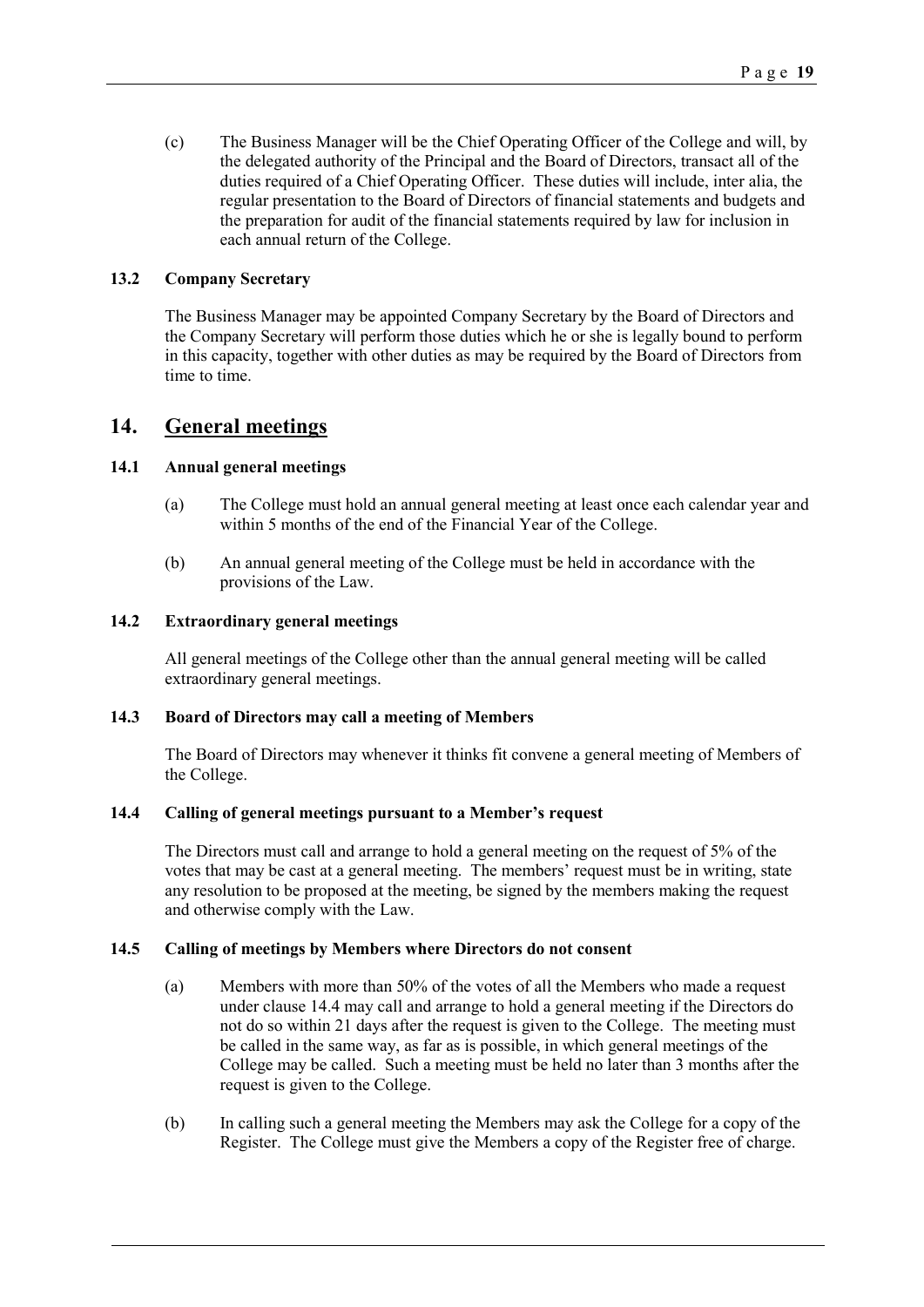(c) If such a general meeting is called the College must pay the reasonable expenses incurred by the Members resulting from the Directors' failure to call and arrange to hold the meeting.

### **14.6 Calling of general meetings by Members**

Members with at least 5% of the votes that may be cast at a general meeting may call and arrange to hold a general meeting. The members calling the meeting must pay the expenses of calling and holding the meeting. The meeting must be called in the same way - as far as possible - in which general meetings of the College may be called and the process must otherwise comply with the Law.

#### **14.7 Notice**

- (a) Subject to the provisions of the Law and this Constitution, all general meetings require at least 21 days' notice (exclusive of the day on which the notice is served or deemed to be served and exclusive of the day for which notice is given) to be given individually to such members entitled to vote at the meeting and to each Director. The notice must specify the place, date and time of the meeting and the general nature of the meeting's business, and must be sent by post or otherwise served to such people.
- (b) The College may call on shorter notice:
	- (i) an annual general meeting, if all the Members entitled to attend and vote at the annual general meeting agree beforehand; and
	- (ii) any other general meeting, if Members with at least 95% of the votes that may be cast at the meeting agree beforehand,

except that the College cannot call an annual general meeting or other general meeting on shorter notice if it is a meeting at which a resolution will be moved to remove or appoint a Director or remove an auditor under section 329 of the Law.

(c) The accidental omission to give notice of any meeting to or the non-receipt of any such notice by any person will not invalidate any resolution passed at any such meeting.

Every notice convening a meeting will contain a brief description of all special business to be conducted at the meeting.

### <span id="page-19-0"></span>**15. Proceedings at general meetings**

#### **15.1 Time and place for meetings of Members**

A meeting of the College's Members must be held at a reasonable time and place.

### **15.2 Use of technology**

- (a) A general meeting may be held at 2 or more venues using any technology that gives the Members as a whole a reasonable opportunity to participate in advance.
- (b) If technology is used and fails part way through the general meeting, the general meeting or that part of the general meeting affected by the technology failure will be valid unless a Member did not have a reasonable opportunity to participate and a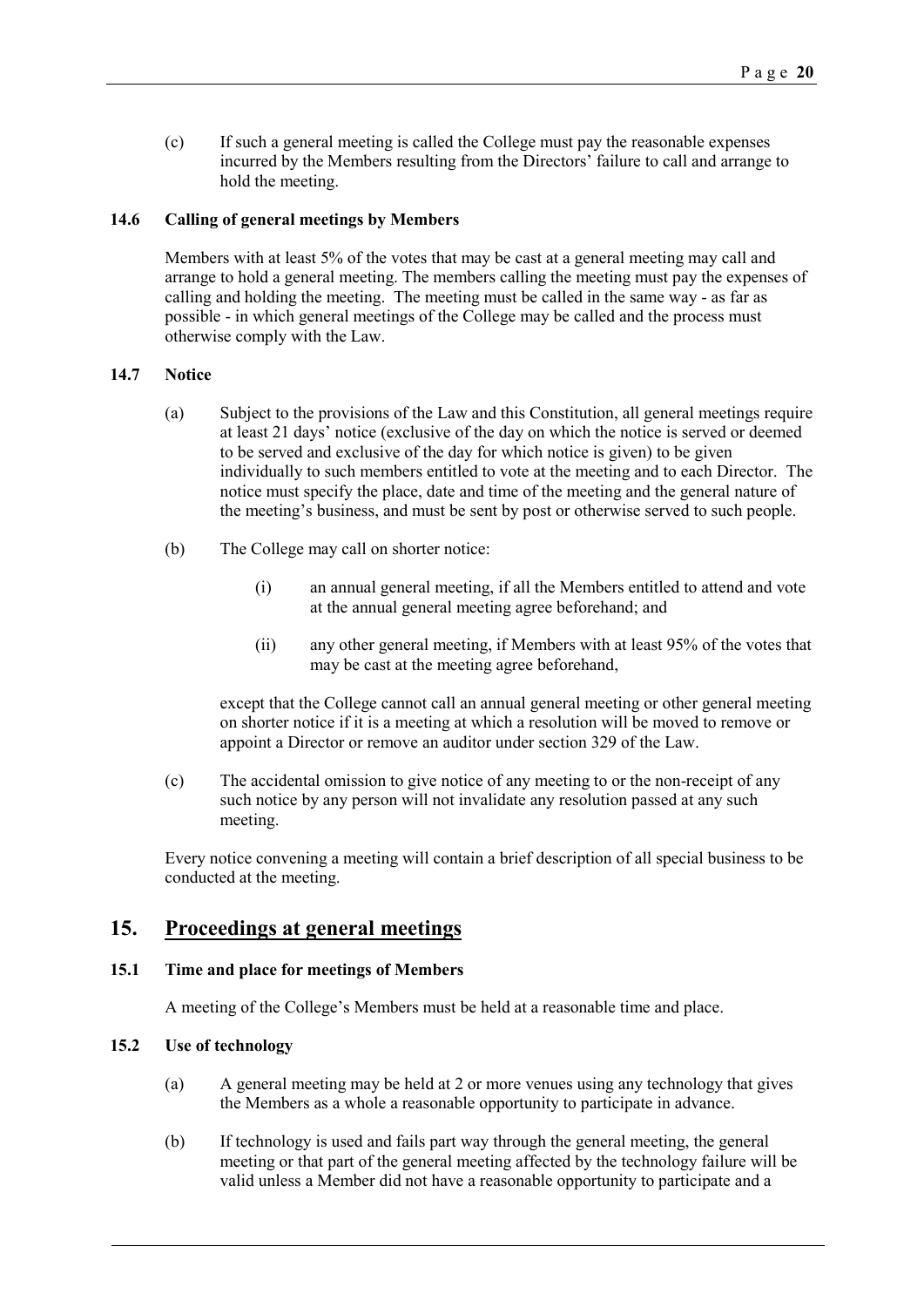majority of the Members attending agree to invalidate the meeting by a written declaration to that effect.

### **15.3 Special business**

All business transacted at a general meeting will be considered as special with the exception of the following:

- (a) the consideration of the balance sheet and profit and loss account;
- (b) the reports of the Directors and auditors;
- (c) the election of Directors (if any are to be elected); and
- (d) the appointment of the auditors.

### **15.4 Quorum**

Five percent of the Members when present in person or by proxy or Representative will constitute a quorum for a general meeting whether for the transaction of special business or otherwise and no business can be transacted at a meeting unless the requisite quorum is present at the time the meeting proceeds to deal with such business.

### **15.5 No quorum present**

In the event that a quorum is not present 30 minutes after the time appointed for a meeting, where it was convened upon a request made by Members, the meeting will be dissolved; in any other case it will stand adjourned to the same day in the next week at the same time and place, or to such other day (not being more than 14 days after such meeting), time and place as the Chair of the meeting may by notice to the people entitled to receive such notice appoint. If at such an adjourned meeting a quorum is not present within 30 minutes after the time for the meeting, those Members who are present and entitled to vote, with a minimum of 2, in accordance with the Law, will constitute a quorum and may transact the business of the meeting for which the same was called.

#### **15.6 Chairing meeting of Members**

- (a) The Chair of the Board of Directors is entitled to take the Chair at every general meeting of the College.
- (b) If there is no Chair of the Board of Directors or if at any general meeting he or she is not present within 10 minutes after the time appointed for holding the meeting or is unwilling to act as Chair, the members present and entitled to vote can before proceeding to business appoint a Chair from the Vice Chairs or from one of the members of the Board of Directors if there be no Vice Chair present or willing to take the Chair or from one of the members present if there be no Director present or willing to take the Chair.
- (c) The Chair at any general meeting will be entitled to a deliberative vote and in the case of an equality of votes, whether on a show of hands or on a poll, the Chair of a general meeting will be entitled to a second or casting vote.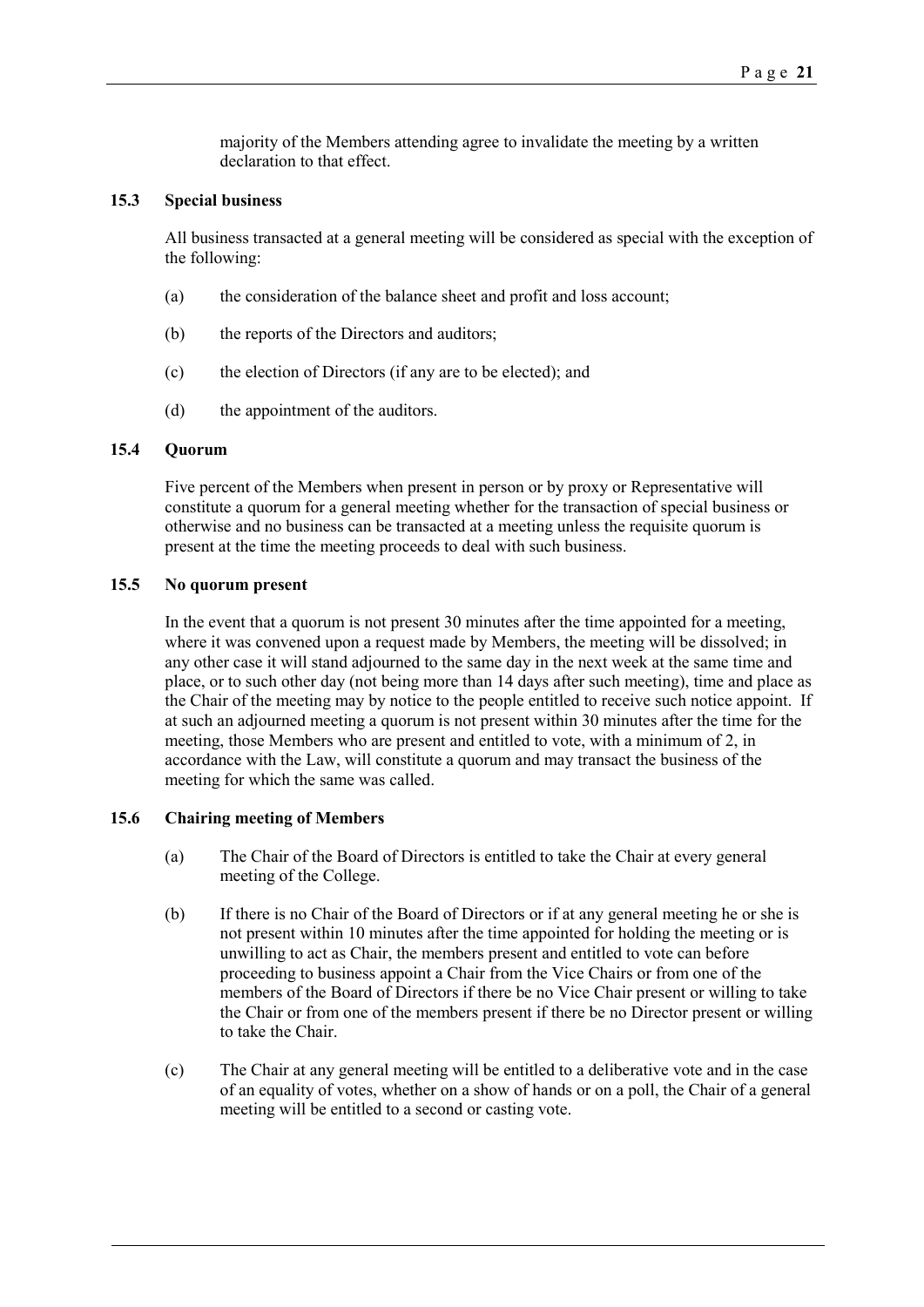### **15.7 Adjournment of meetings**

- (a) The Chair of a general meeting must adjourn the meeting if the Members present with a majority of votes at the meeting agree or direct the Chair to do so.
- (b) No business will be transacted at any adjourned meeting other than the business left unfinished at the meeting from which the adjournment took place.
- (c) When a meeting is adjourned for more than 14 days notice of the adjourned meeting must be given as in the case of an original meeting.

### **15.8 Voting**

Subject to this Constitution and to any rights or restrictions attached to any class or classes of membership:

- (a) A Member may vote in person or by proxy, attorney or Representative.
- (b) On a show of hands and a poll every Member entitled to vote who is present in person or by proxy, attorney or Representative will have one vote.

### **15.9 Voting procedure**

- (a) Every question submitted to a meeting will be decided in the first instance by a show of hands unless a poll is demanded by at least 10% of Members present or the Chair of the meeting otherwise thinks fit.
- (b) On a show of hands, a declaration by the Chair that a resolution has been carried or carried by a particular majority or lost or not carried by a particular majority and an entry to that effect in the book of the proceedings of the College will be conclusive evidence of the fact without proof of the number or proportion of the votes recorded in favour of or against such resolution. The Chair is under no obligation to make such a declaration if he or she considers it desirable that the question be decided on a poll and in such case the Chair must direct a poll to be taken. In a contested election for Directors, a poll must be taken.

### **15.10 Poll**

- (a) A poll may be demanded on any resolution in accordance with the provisions of the Law.
- (b) If a poll is demanded or directed on a matter other than the election of a chair or the question of an adjournment it must be taken in such manner and at such time and place as the Chair of the meeting directs and the result of the poll will be deemed to be the resolution of the meeting at which the poll was demanded. The demand of a poll may be withdrawn. In the case of any dispute as to the admission or rejection of a vote the Chair must determine the same and such determination made in good faith will be final and conclusive.
- (c) Any poll demanded on the election of a Chair of a meeting or on any question of adjournment must be taken at the meeting and without adjournment.
- (d) The demand for a poll will not prevent the continuance of a meeting for the transaction of any business other than the question on which a poll has been demanded.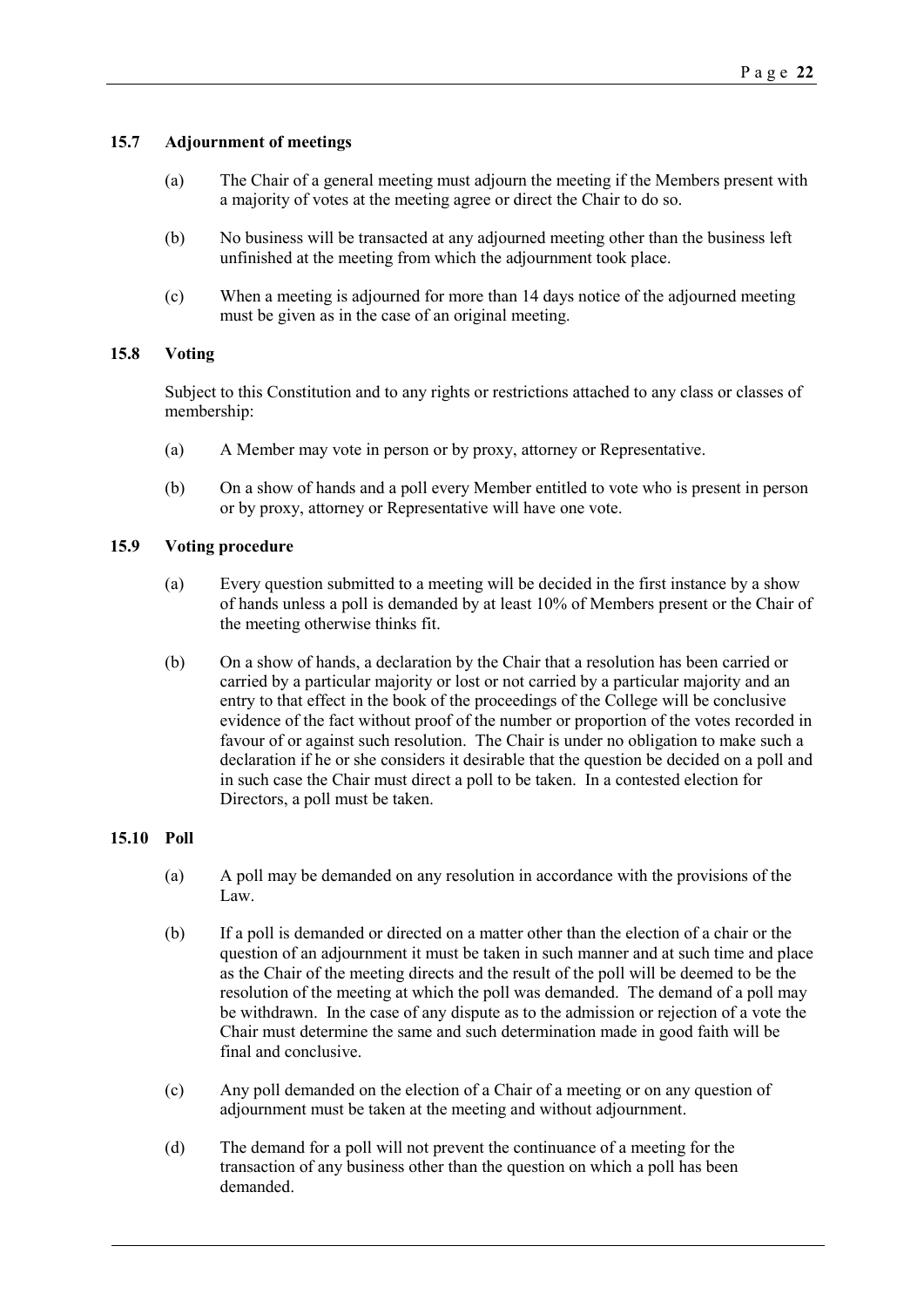### **15.11 Appointment of proxy**

A Member who is entitled to attend and cast a vote at a meeting of Members may appoint a person as the Member's proxy to attend and vote for the Member at the meeting.

### **15.12 Procedure for appointing a proxy**

- (a) The instrument appointing a proxy must be in writing by the appointor or by his or her attorney duly authorised in writing or if the appointor is a corporation by an officer or attorney duly authorised.
- (b) The instrument appointing a proxy will be nearly as practicable in the following form and the wording shall be identical:

|                             | ELTHAM COLLEGE<br>ACN 004 992 750                                                                                                                                                                                                                                     |  |  |
|-----------------------------|-----------------------------------------------------------------------------------------------------------------------------------------------------------------------------------------------------------------------------------------------------------------------|--|--|
| <b>APPOINTMENT OF PROXY</b> |                                                                                                                                                                                                                                                                       |  |  |
|                             | of<br>being a Member<br>I,<br>of ELTHAM COLLEGE and entitled to vote at the general meeting hereof,                                                                                                                                                                   |  |  |
|                             | hereby appoint<br>of<br>being a member of the College or in his/her absence<br>of<br>being a                                                                                                                                                                          |  |  |
|                             | Member of the College as my proxy to vote for me on my behalf at the (annual)<br>general meeting of the College, to be held on<br>and at any<br>adjournment of the meeting. My proxy is authorised to vote $+$ in favour of $+$ against<br>the following resolutions. |  |  |
|                             | Signed this<br>day of                                                                                                                                                                                                                                                 |  |  |
|                             | NOTE: If the Member wishes to vote for or against any resolution it must instruct                                                                                                                                                                                     |  |  |

its proxy accordingly. Unless otherwise instructed, the proxy may vote as he or

+ Delete whichever is not desired.

she thinks fit.

### **15.13 Proxy documents**

- (a) In order for an appointment of a proxy for a meeting of Members to be effective, the following documents must be received by the College (at the Registered Office) at least 48 hours before the meeting:
	- (i) the instrument appointing a proxy; and
	- (ii) if the appointment is signed by the appointor's attorney, the authority under which the appointment was signed or a certified copy of the authority.
- (b) If a meeting of Members has been adjourned, an appointment of a proxy and any authority under which it is signed which is received by the College at least 48 hours before the resumption of the meeting will be effective for the resumed part of the meeting.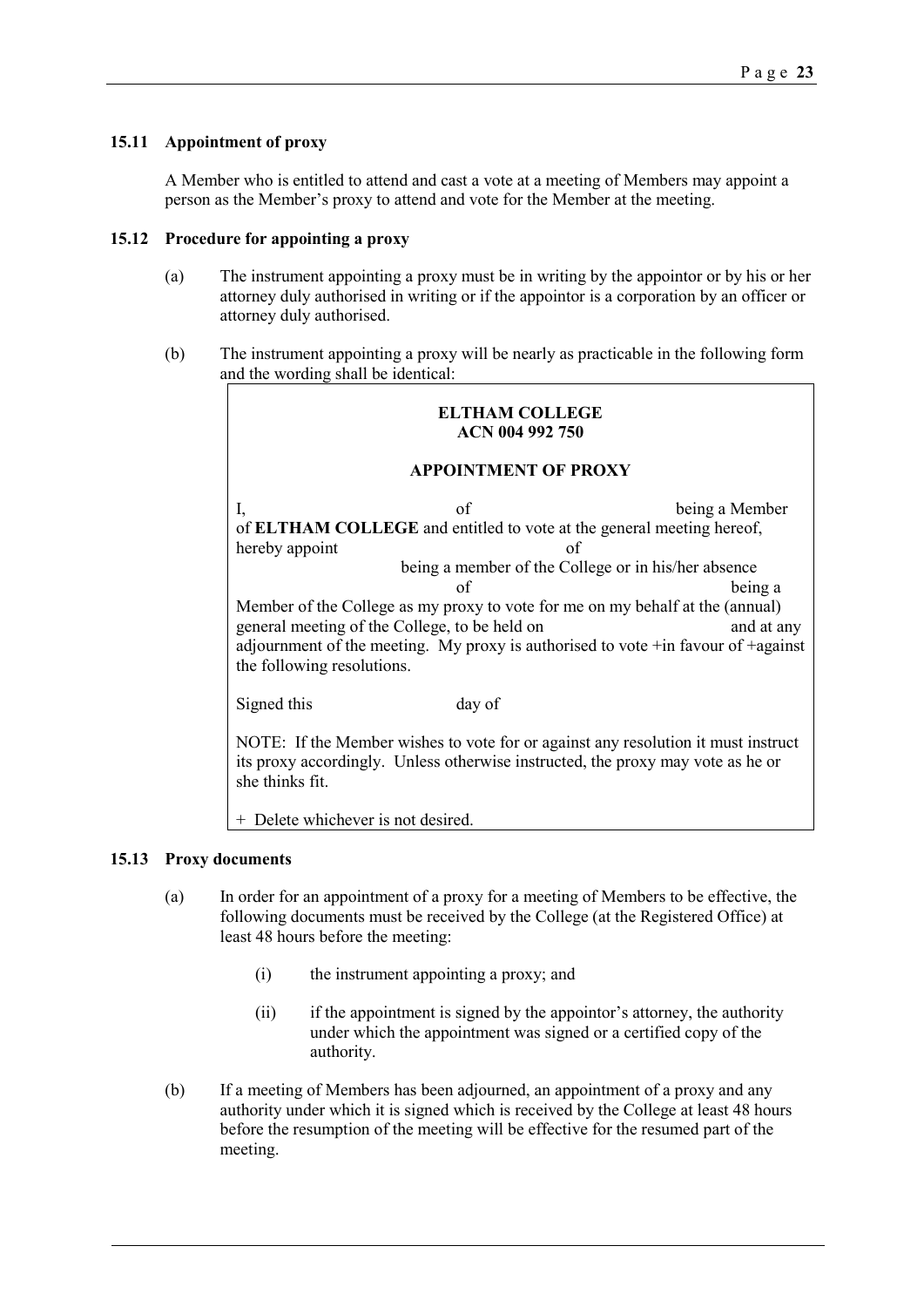### **15.14 Validity of proxy**

Unless the College has received written notice of the matter before the start or resumption of the meeting at which a proxy votes, a vote cast by the proxy will be valid even it before the proxy or attorney votes:

- (a) the appointing Member dies;
- (b) the Member revokes the proxy's appointment; or
- (c) the Member revokes the authority under which the proxy was appointed by a third party.

### <span id="page-23-0"></span>**16. Execution of documents**

### **16.1 Execution of documents without using a Seal**

The College may execute any document (including a deed or a negotiable instrument) without using a Seal if the document is signed by:

- (a) 2 Directors; or
- (b) a Director and a Secretary.

#### **16.2 Execution of documents using a seal**

The College may execute any document (including a deed or negotiable instrument) by using a Seal if the Seal is fixed to the document and the fixing of the Seal is witnessed by:

- (a) 2 Directors; or
- (b) a Director and a Secretary,

except that the Principal and Business Manager may not sign together under seal.

### **16.3 Safe custody**

The Directors must provide for the safe custody of the Seal (if any).

### <span id="page-23-1"></span>**17. Company register**

Notwithstanding anything to the contrary in this Constitution, the College is only required to maintain the registers required by the Law.

### <span id="page-23-2"></span>**18. Accounts**

- 18.1 True accounts will be kept of the sums of money received and expenses incurred by the College and the matters in respect of which such receipt or expenditure takes place and of the property, credits and liabilities of the College.
- 18.2 The Board of Directors must cause proper accounting and other records to be kept and must distribute to the Members copies of the financial reports for the year and the Directors' report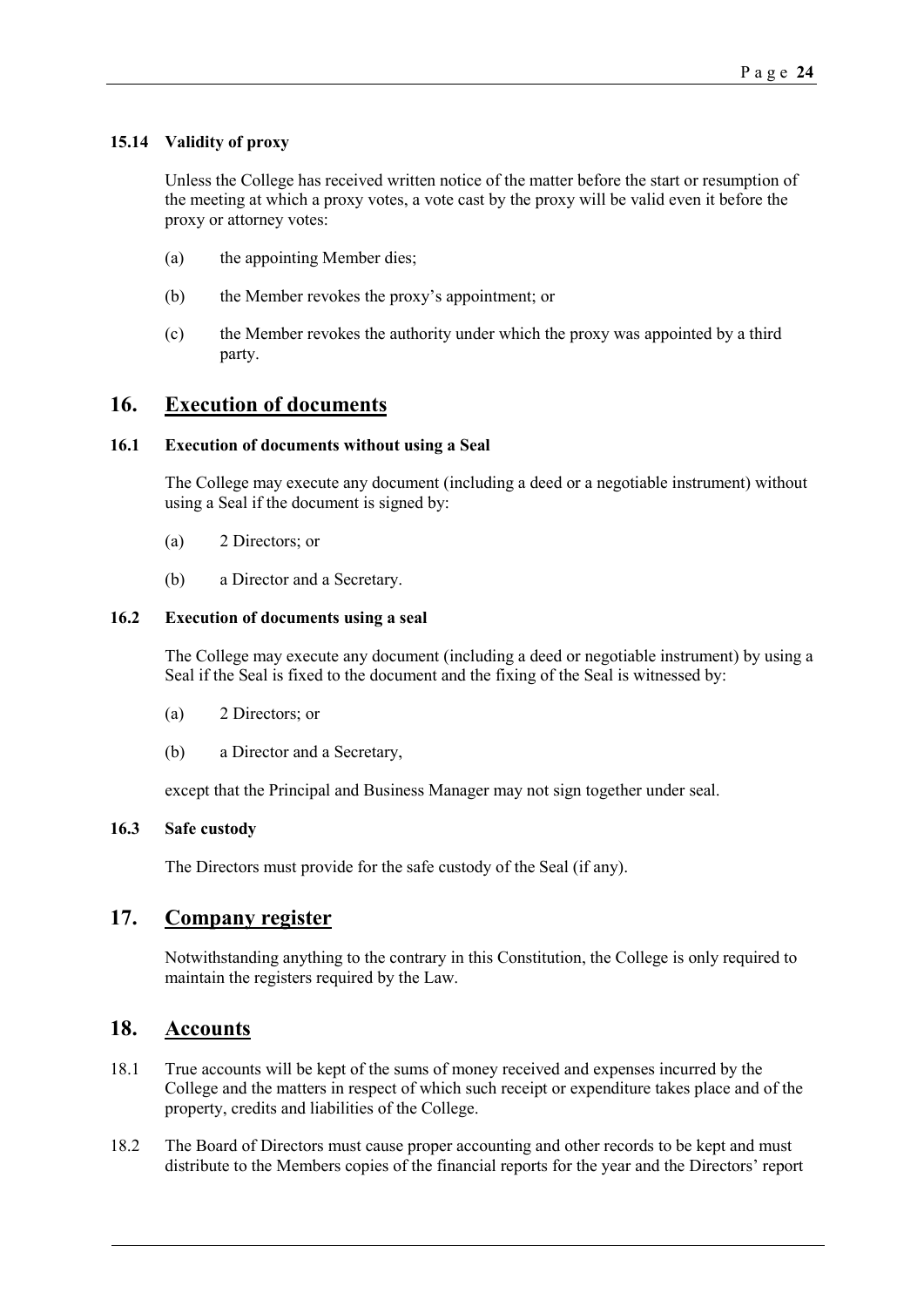for the year (including every document required by the Law to be attached to them) accompanied by a copy of the auditor's report as required by the Law.

- 18.3 Books of account will be kept at the Registered Office or at such place or places as the Board of Directors thinks fit.
- 18.4 The accounts of the College will be closed annually on such date as may be prescribed in general meeting and until any other date is so prescribed then that date will be the thirty-first day of December in each year. A profit and loss account and balance sheet together with a statement of cash flow for the preceding financial year of the College will be submitted to the annual general meeting.
- 18.5 The Board of Directors must cause to be made out and laid before each annual general meeting the financial report, the Directors' report and the auditor's report as required by the Law.
- 18.6 Where the College's auditor or its representative is at the meeting, the Chair of the annual general meeting must allow a reasonable opportunity for the Members as a whole at the meeting to ask the auditor or their/its representative questions relevant to the conduct of the audit and the preparation and content of the auditor's report.

# <span id="page-24-0"></span>**19. Inspection of records**

- 19.1 A Member may only inspect those books of the College as permitted by Corporations Law.
- 19.2 A Member (who is not a Director) is not entitled to require or receive any information concerning the business trading or customers of the College or any trade secret or secret process of or used by the College.
- 19.3 The accounts of the College will upon the written request of the Attorney-General be made available for inspection by him or her or by anyone authorised in writing by him or her for that purpose.

### <span id="page-24-1"></span>**20. Audit**

- 20.1 At the annual general meeting of the College a person or persons or a firm (who will not be a Member or Director) will be appointed as auditor or auditors of the College. Any casual vacancy occurring in the office of auditor of the College will if there is no surviving or continuing auditor of the College be filled by the Board of Directors within one month of such occurrence.
- 20.2 Once at least in every year the accounts of the College will be examined by one or more properly qualified auditor or auditors.
- 20.3 Every account of the Board of Directors or any sub-committee of the Board of Directors when audited and approved by a general meeting will be conclusive except as regards any material error discovered within 3 months after the approval of those accounts. Whenever an error is discovered within that period the account will forthwith be provisionally corrected and will be submitted for verification at the next general meeting and once verified it will be conclusive.
- 20.4 The auditor will have access to and power at all times to examine all the books, accounts, vouchers, documents and memoranda of the College including inter alia bank passbooks, account books, accounts and vouchers and will report on them to the Board of Directors. The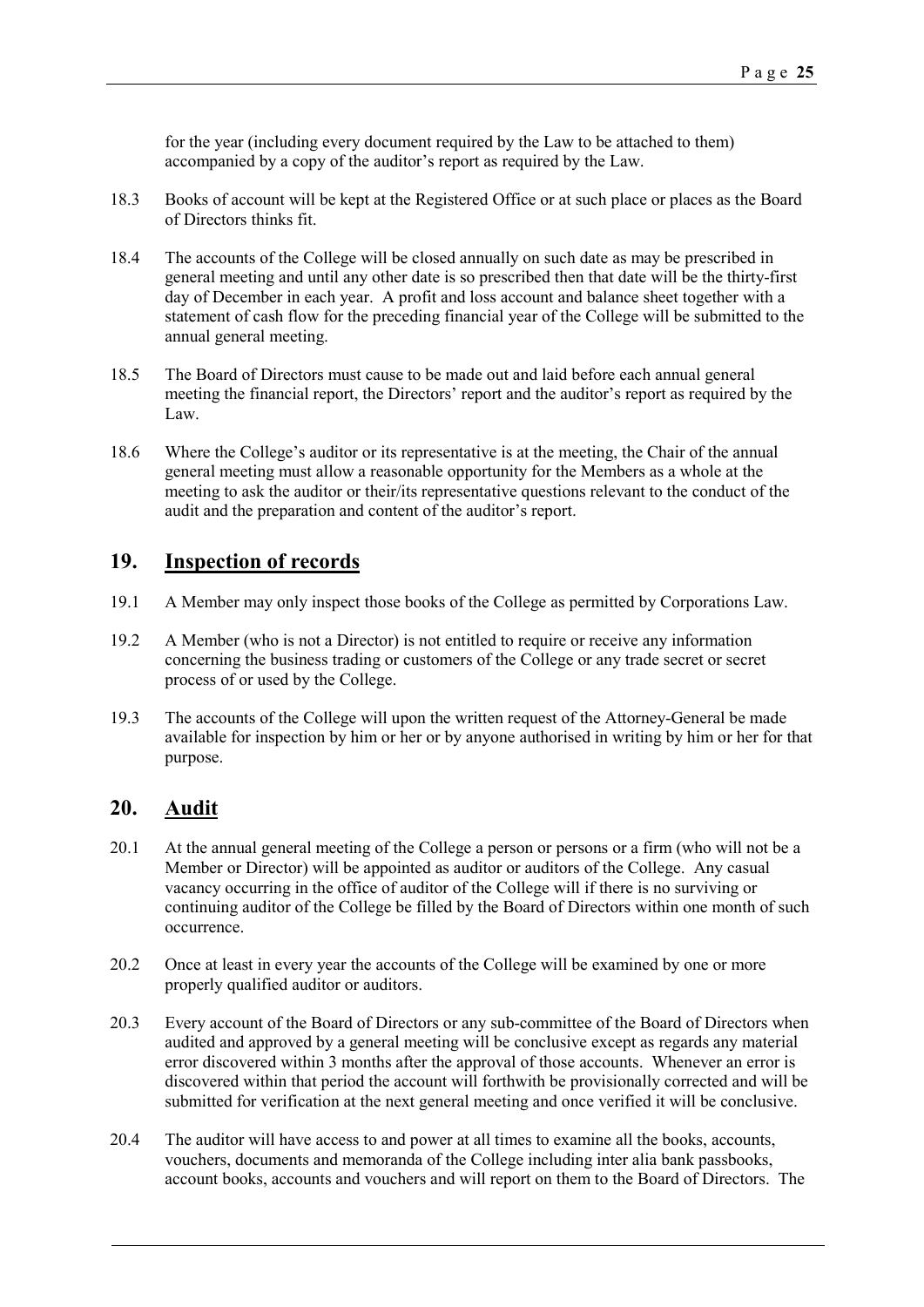auditor will audit all accounts prior to presentation to the annual general meeting of the College and will carry out all further duties of an auditor as prescribed by the Law.

### <span id="page-25-0"></span>**21. Notices**

### **21.1 Notice by post**

- (a) A notice may be given by the College to any Member either personally or by sending it by post to the Member at his or her Registered Address, or (if he or she has no Registered Address within the State) to an alternative address within the State nominated by the Member.
- (b) Where a notice is sent by post, service of the notice will be deemed to be effected by properly addressing, prepaying and posting a letter containing the notice, and to have been effected in the case of a notice of a meeting on the business day after the date of its posting, and in any other case at the time at which the letter would be delivered in the ordinary course of post.

### **21.2 Notice by fax or other electronic means**

- (a) A notice may be given by the College to any Member either personally or by sending it by fax or via other electronic means to the Member's fax number or nominated electronic address (if any).
- (b) Where a notice is sent by fax or via other electronic means, service of the notice will be deemed to have been effected on the business day after it is sent.

### **21.3 Notice to College**

Any notice or other document required to be served upon the College may be served by leaving it with the Secretary or by forwarding it through the post in a pre-paid letter addressed to the College at its Registered Office or by facsimile transmission or other electronic means to the Secretary.

# <span id="page-25-1"></span>**22. Limited liability**

The liability of the Members is limited.

### <span id="page-25-2"></span>**23. Amendments**

- 23.1 The College may modify or repeal the Constitution, or a provision of the Constitution, only by special resolution of the College in a general meeting.
- 23.2 A **special resolution** means a resolution:
	- (a) of which proper notice setting out an intention to propose the special resolution and stating the resolution, has been given; and
	- (b) that has been passed by at least 75% of the votes cast by members entitled to vote on the resolution.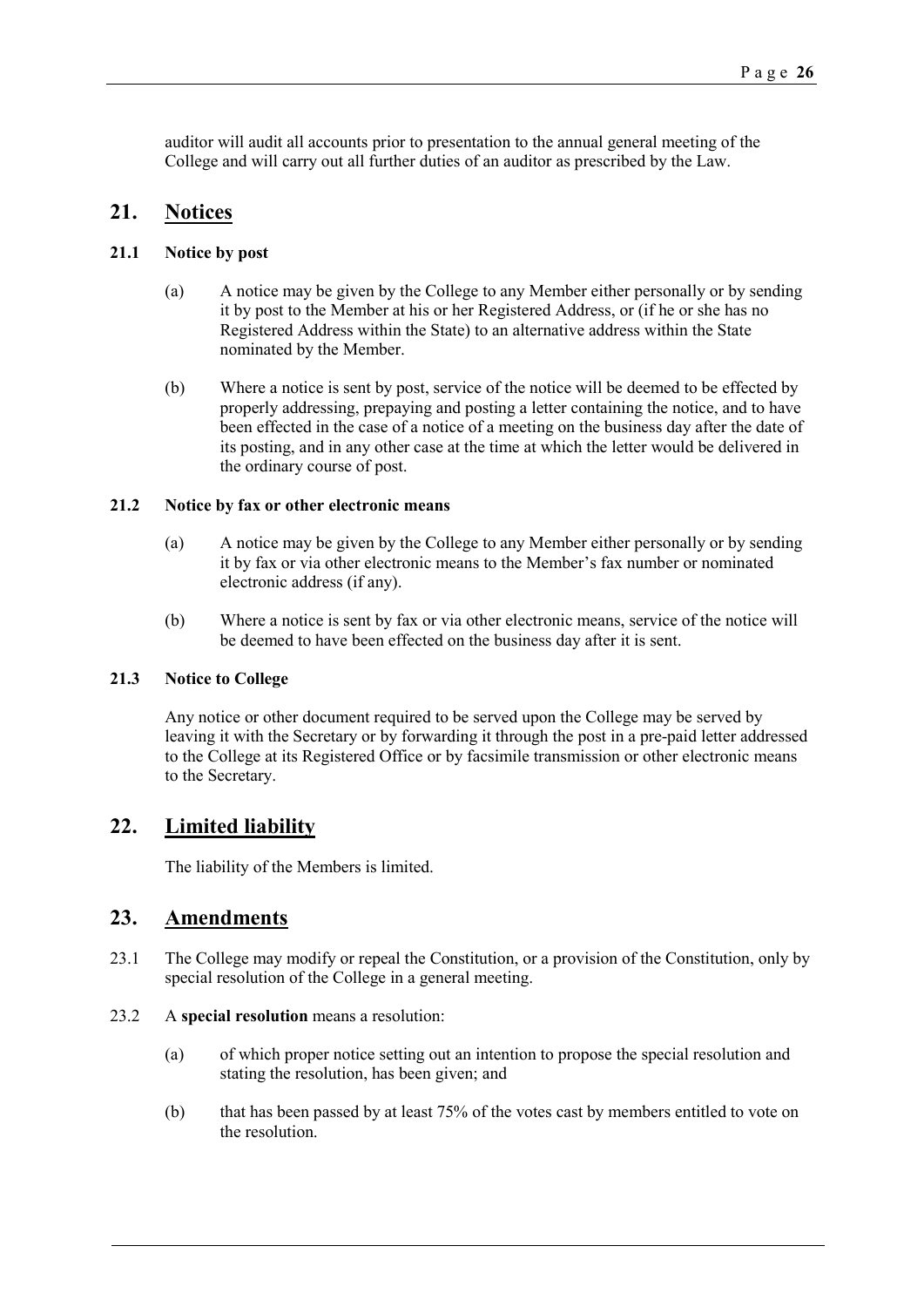# <span id="page-26-0"></span>**24. Winding up**

- 24.1 Every Member of the College undertakes to contribute to the property of the College in the event of the College being wound up while he or she is a Member, or within one year after he or she ceases to be a Member, for payment of the debts and liabilities of the College (contracted before he or she ceased to be a Member) and of the costs, charges and expenses of winding up and for the adjustment of the rights of the contributories among themselves, such amount as may be required, not exceeding \$20.
- 24.2 If upon the winding up or dissolution of the College there remains, after satisfaction of all its debts and liabilities, any property, the property will firstly be applied towards repayment to the Commonwealth of Australia and the Government of Victoria of an amount equal to any grant or subsidy received from those sources to assist in establishing the College. Any residue remaining after that application will not be paid to or distributed among the Members of the College, but will be given or transferred to some other institution or institutions referred to in any of the subparagraphs of Division 50 of the *Income Tax Assessment Act* 1997, having objects similar to the objects of the College and whose memorandum of association or constitution prohibits the distribution of its or their income and property among its or their Members to an extent at least as great as is imposed on the College under or by virtue of clauses [3](#page-3-2) an[d 24](#page-26-0) of this Constitution. The institution or institutions are to be determined by the Members of the College at or before the time of dissolution, and in default of such determination, by such Judge of the Supreme Court of Victoria as may have or acquire jurisdiction in the matter.

# <span id="page-26-2"></span>**25. Indemnity and insurance**

### <span id="page-26-1"></span>**25.1 Indemnity for Directors and Officers**

- (a) To the extent permitted by law and subject to the restrictions in section 199A of the Law the College indemnifies every person who is or has been a Director or Officer of the College against:
	- (i) Any liability (other than for legal costs) incurred by that person as a director or officer of the College (including liabilities incurred by the director or officer as an officer of a subsidiary of the College where the College requested the director or officer to accept that appointment); or
	- (ii) Reasonable legal costs incurred in defending an action for liability incurred by that person as a director or officer of the College (including legal costs incurred by the director or officer as a director or officer of a subsidiary of the College where the College requested the director or officer to accept that appointment).
- (b) The amount of any indemnity payable under clauses  $25.1(a)(i)$  or  $25.1(a)(ii)$  will include an additional amount (**GST Amount**) equal to any GST payable by the director or officer being indemnified (**Indemnified Officer**) in connection with the indemnity (less the amount of input tax credit claimable by the Indemnified Officer in connection with the indemnity). Payment of any indemnity which includes a GST Amount is conditional upon the Indemnified Officer providing the College with a GST tax invoice for the GST Amount.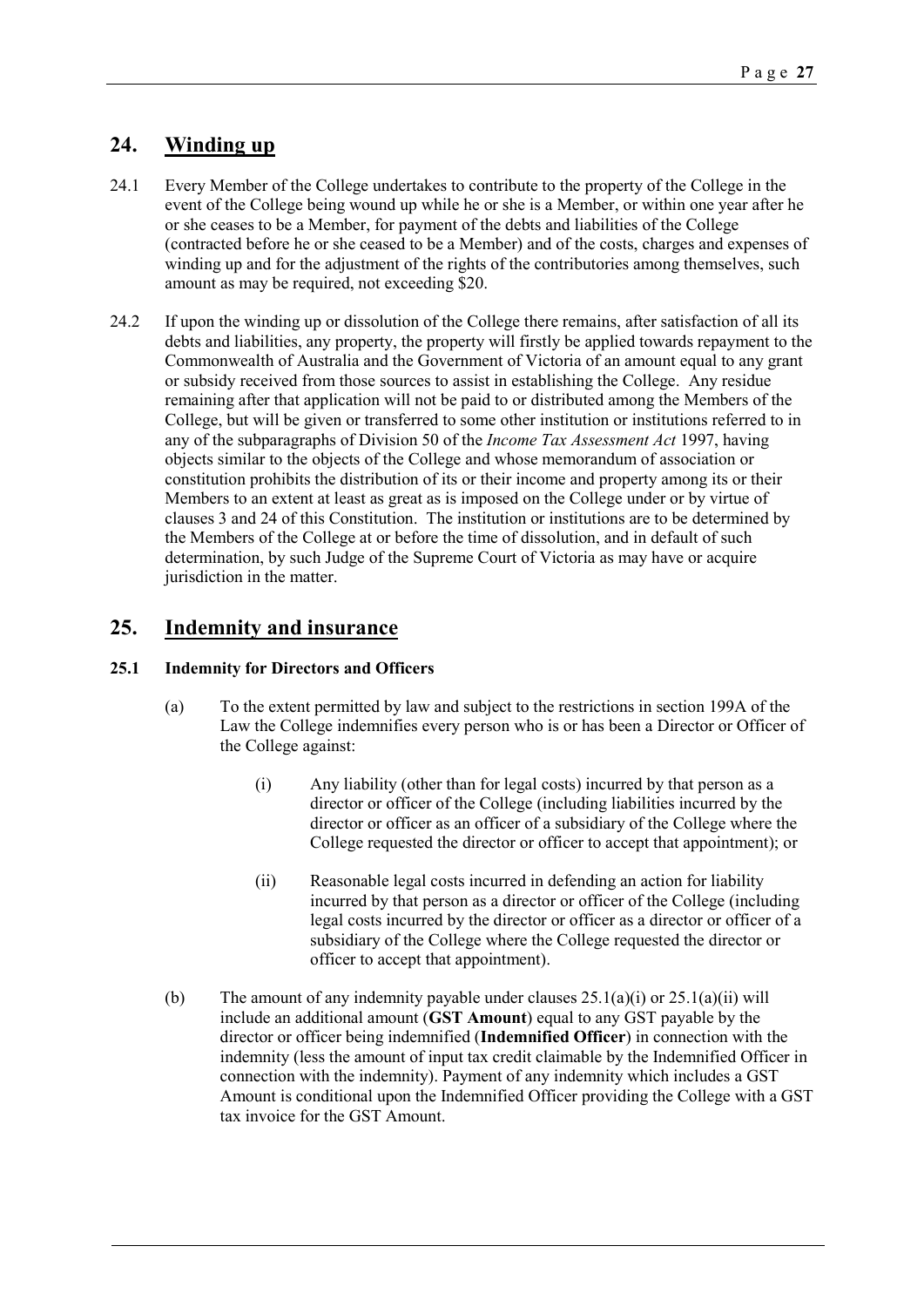### **25.2 Insurance premiums**

To the extent permitted by law and subject to the restrictions in section 199B of the Law, the College may at any time pay premiums in respect of a contract insuring a person (whether with others or not) who is a Director or Officer of the College against a liability incurred by the person as such a Director or Officer, or as a director or officer of a related body corporate. The liability insured against may not include that which the Law prohibits. Any such premium in relation to a Director is in addition to, and not regarded as part of, the remuneration approved by Members under this Constitution.

### **25.3 Reporting**

Subject to any exception provided for in the Law, full particulars of the College's indemnities and insurance premiums in relation to the Officers must be included each year in the Directors' Report.

### **25.4 Further indemnity**

To the extent permitted by the law, nothing in this Constitution precludes the College from indemnifying employees (other than Officers) and consultants or sub-contractors where the Directors consider it is necessary or appropriate in the exercise of their powers to manage the College.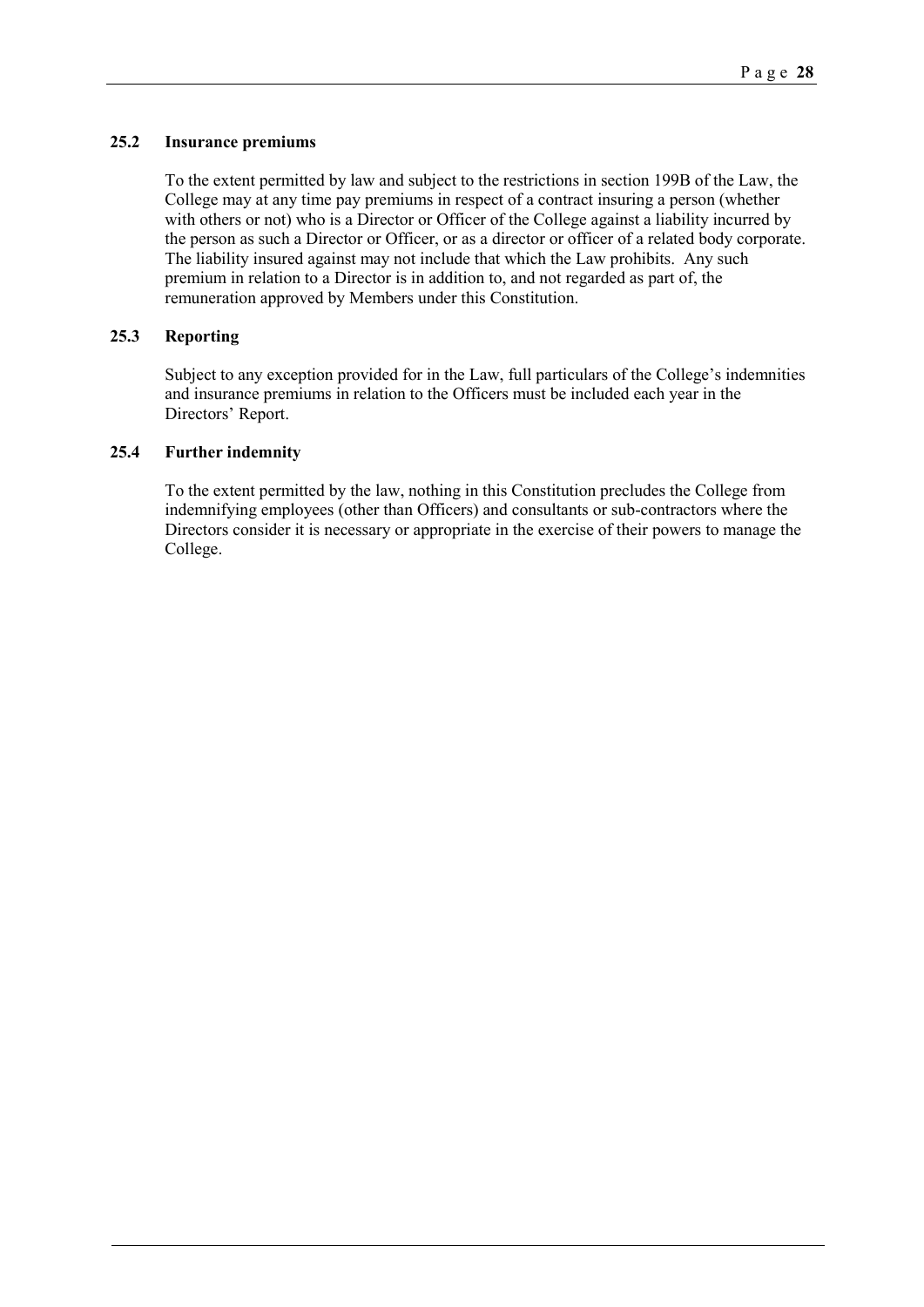# **Contents**

| 1.  |  |
|-----|--|
| 2.  |  |
| 3.  |  |
| 4.  |  |
| 5.  |  |
| 6.  |  |
| 7.  |  |
| 8.  |  |
| 9.  |  |
| 10. |  |
| 11. |  |
| 12. |  |
| 13. |  |
| 14. |  |
| 15. |  |
| 16. |  |
| 17. |  |
| 18. |  |
| 19. |  |
| 20. |  |
| 21. |  |
| 22. |  |
| 23. |  |
| 24. |  |
| 25. |  |